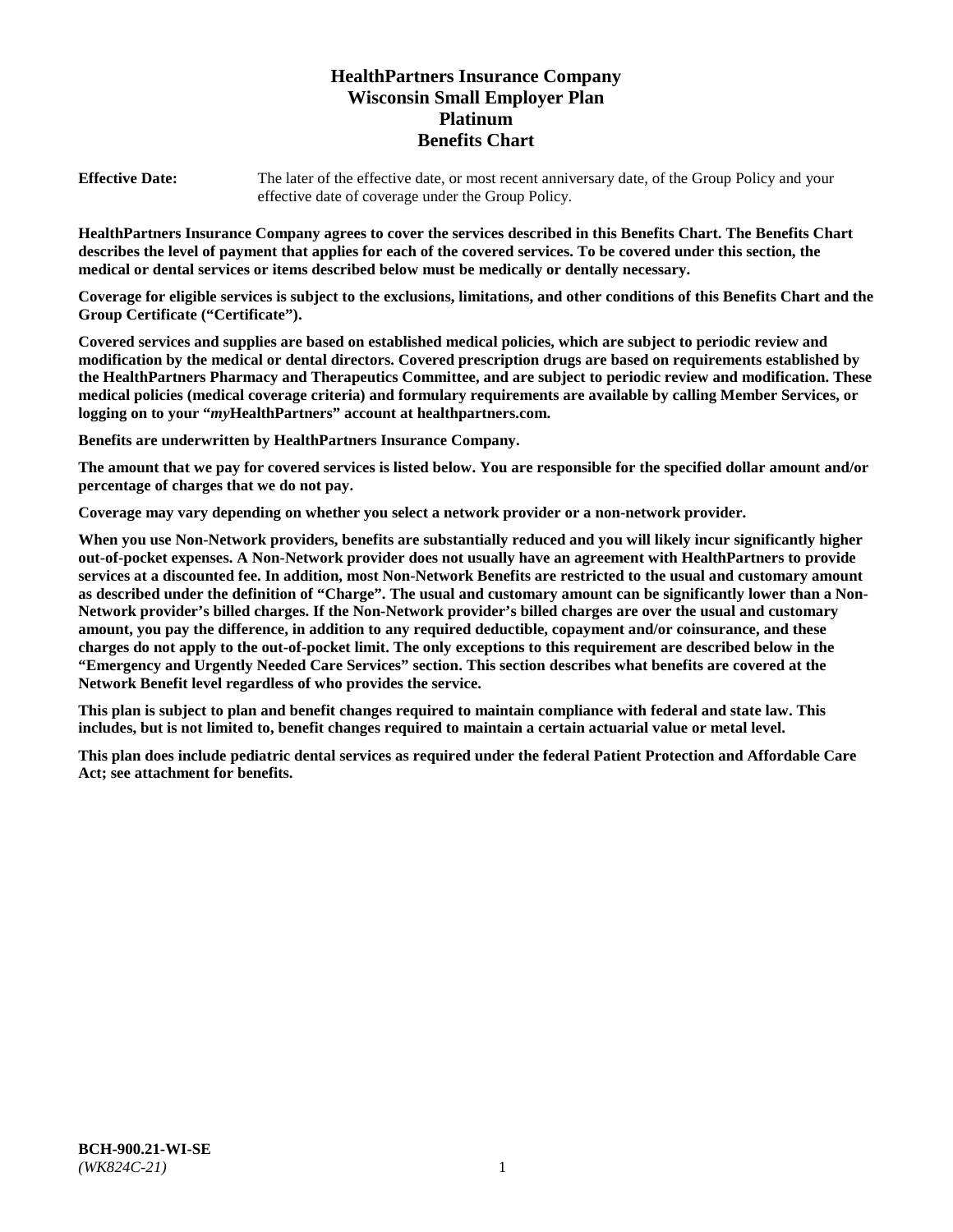# **These definitions apply to this Benefits Chart. They also apply to the Certificate.**

| <b>Biosimilar Drug:</b> | A prescription drug, approved by the Food and Drug Administration (FDA), that the FDA has<br>determined is biosimilar to and interchangeable with a biological brand name drug. Biosimilar<br>drugs are not considered generic drugs and are not covered under the generic drug benefit.                                                                                                                                                                                                                                                                                                                                                     |
|-------------------------|----------------------------------------------------------------------------------------------------------------------------------------------------------------------------------------------------------------------------------------------------------------------------------------------------------------------------------------------------------------------------------------------------------------------------------------------------------------------------------------------------------------------------------------------------------------------------------------------------------------------------------------------|
| <b>Brand Name Drug:</b> | A prescription drug, approved by the Food and Drug Administration (FDA), that is manufactured,<br>sold, or licensed for sale under a trademark by the pharmaceutical company that originally<br>researched and developed the drug. Brand name drugs have the same active-ingredient formula as<br>the generic version of the drug. However, generic drugs are manufactured and sold by other drug<br>manufacturers and are generally not available until after the patent on the brand name drug has<br>expired. A few brand name drugs may be covered at the generic drug benefit level if this is<br>indicated on the formulary.           |
| <b>Calendar Year</b>    | This is the 12-month period beginning 12:01 A.M. Central Time, on January 1, and ending 12:00<br>A.M. Central Time of the next following December 31.                                                                                                                                                                                                                                                                                                                                                                                                                                                                                        |
| <b>Charge:</b>          | For covered services delivered by a network provider, this is the provider's discounted fee for a<br>given medical/surgical service, procedure or item.                                                                                                                                                                                                                                                                                                                                                                                                                                                                                      |
|                         | For covered services delivered by non-network providers, a contracted rate may apply if such<br>arrangement is available to HealthPartners.                                                                                                                                                                                                                                                                                                                                                                                                                                                                                                  |
|                         | For the usual and customary charge for covered services delivered by non-network providers, our<br>payment is calculated using one of the following options to be determined at HealthPartners'<br>discretion: 1) a percentage of the Medicare fee schedule; 2) a comparable schedule if the service is<br>not on the Medicare fee schedule; or 3) a commercially reasonable rate for such service.                                                                                                                                                                                                                                          |
|                         | The usual and customary charge is the maximum amount allowed that we consider in the<br>calculation of the payment of charges incurred for certain covered services. You must pay for any<br>charges above the usual and customary charge, and they do not apply to the out-of-pocket limit.                                                                                                                                                                                                                                                                                                                                                 |
|                         | A charge is incurred for covered ambulatory medical and surgical services, on the date the service<br>or item is provided. A charge is incurred for covered inpatient services, on the date of admission to<br>a hospital. To be covered, a charge must be incurred on or after your effective date and on or<br>before the termination date.                                                                                                                                                                                                                                                                                                |
| Copayment/Coinsurance:  | The specified dollar amount, or percentage, of charges incurred for covered services, which we do<br>not pay, but which you must pay, each time you receive certain medical services, procedures or<br>items. Our payment for those covered services or items begins after the copayment or coinsurance<br>is satisfied. Covered services or items requiring a copayment or coinsurance are specified in this<br>Benefits Chart.                                                                                                                                                                                                             |
|                         | For services provided by a network provider:<br>An amount which is listed as a flat dollar copayment is applied to a network provider's discounted<br>charge for a given service. However, if the network provider's discounted charge for a service or<br>item is less than the flat dollar copayment, you will pay the network provider's discounted charge.<br>An amount which is listed as a percentage of charges or coinsurance is based on the network<br>provider's discounted charges, calculated at the time the claim is processed, which may include an<br>agreed upon fee schedule rate for case rate or withhold arrangements. |
|                         | For services provided by a non-network provider:<br>Any copayment or coinsurance is applied to the lesser of the provider's charges or the usual and<br>customary charge for a service.                                                                                                                                                                                                                                                                                                                                                                                                                                                      |
|                         | A copayment or coinsurance is due at the time a service is provided, or when billed by the<br>provider. The copayment or coinsurance applicable for a scheduled visit with a HealthPartners<br>network provider will be collected for each visit, late cancellation and failed appointment.                                                                                                                                                                                                                                                                                                                                                  |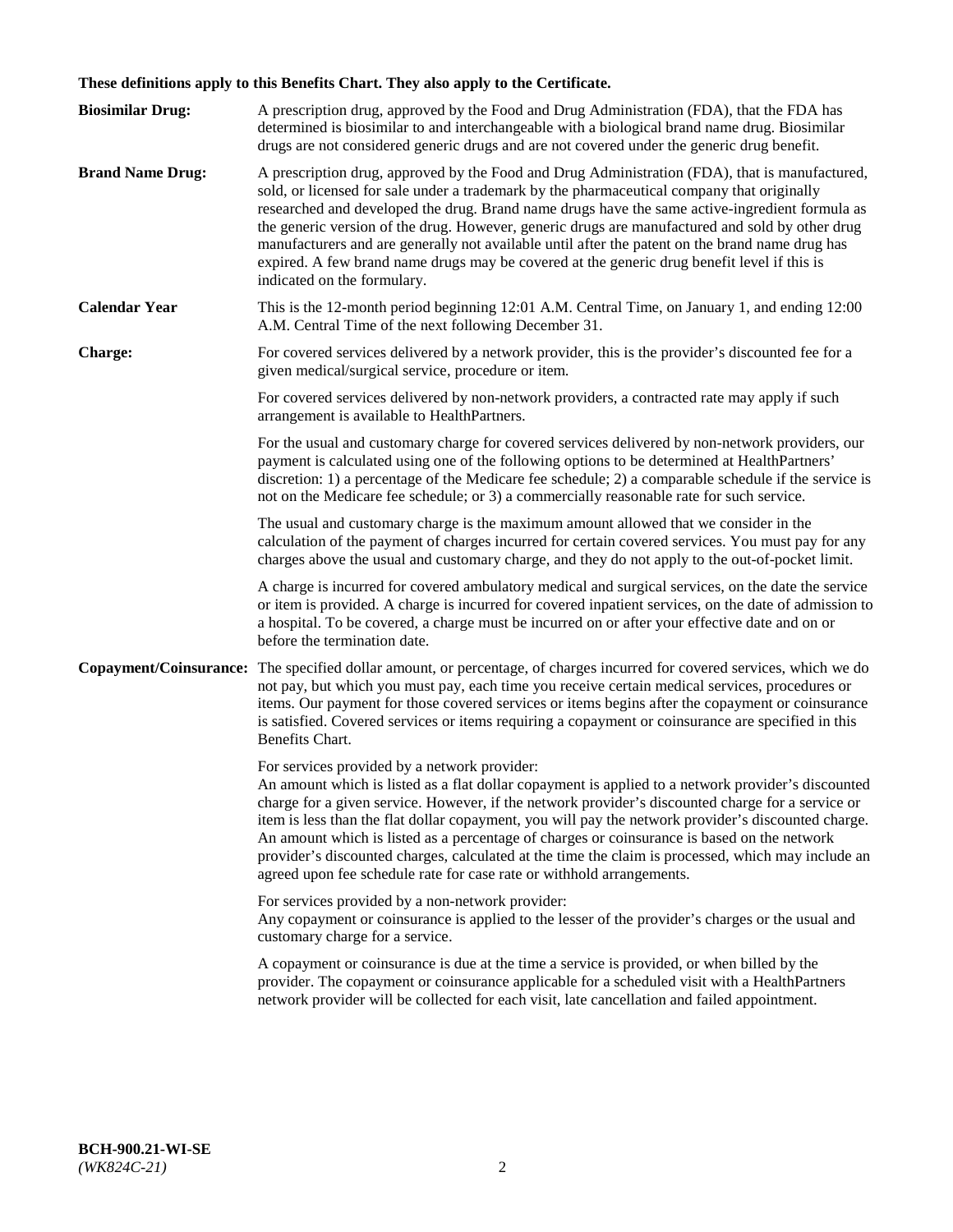| Deductible:                                | The specified dollar amount of charges incurred for covered services, which we do not pay, but an<br>enrollee or a family has to pay first in a calendar year. Our payment for those services or items<br>begins after the deductible is satisfied. For network providers, the amount of the charges that apply<br>to the deductible are based on the network provider's discounted charges, calculated at the time<br>the claim is processed, which may include an agreed upon fee schedule rate for case rate or<br>withhold arrangements. For non-network providers, the amount of charges that apply to the<br>deductible are the lesser of the provider's charges or the usual and customary charge for a service. |
|--------------------------------------------|-------------------------------------------------------------------------------------------------------------------------------------------------------------------------------------------------------------------------------------------------------------------------------------------------------------------------------------------------------------------------------------------------------------------------------------------------------------------------------------------------------------------------------------------------------------------------------------------------------------------------------------------------------------------------------------------------------------------------|
|                                            | Any amounts paid or reimbursed by a third party, including but not limited to: point of service<br>rebates, manufacturer coupons, manufacturer debits cards or other forms of direct reimbursement<br>to an Insured for a product or service, will not apply toward your deductible, to the extent<br>permitted under state and federal law.                                                                                                                                                                                                                                                                                                                                                                            |
|                                            | Your plan has an embedded deductible. This means once an Insured meets the individual<br>deductible, the plan begins paying benefits for that person. If two or more members of the family<br>meet the family deductible, the plan begins paying benefits for all members of the family,<br>regardless of whether each Insured has met the individual deductible. However, an Insured may<br>not contribute more than the individual deductible toward the family deductible.                                                                                                                                                                                                                                           |
|                                            | All services are subject to the deductible unless otherwise indicated below in this Benefits Chart.                                                                                                                                                                                                                                                                                                                                                                                                                                                                                                                                                                                                                     |
| Formulary:                                 | This is a current list, which may be revised from time to time, of prescription drugs, medications,<br>equipment and supplies covered by us as indicated in this Benefits Chart which are covered at the<br>highest benefit level. Some drugs on the formulary may require prior authorization to be covered<br>as formulary drugs. The formulary, and information on drugs that require prior authorization, are<br>available by calling Member Services, or logging on to your "myHealthPartners" account at<br>healthpartners.com.                                                                                                                                                                                   |
| <b>Generic Drug:</b>                       | A prescription drug, approved by the Food and Drug Administration (FDA), that the FDA has<br>determined is comparable to a brand name drug product in dosage form, strength, route of<br>administration, quality, intended use and documented bioequivalence. Generally, generic drugs<br>cost less than brand name drugs. Some brand name drugs may be covered at the generic drug<br>benefit level if this is indicated on the formulary.                                                                                                                                                                                                                                                                             |
| <b>Lifetime Maximum</b><br><b>Benefit:</b> | The specified coverage limit actually paid by us for services and/or charges incurred by you for any<br>given procedure or diagnosis. Payment of benefits under this Benefits Chart ceases when that lifetime<br>maximum benefit is reached. You have to pay for any subsequent charges.                                                                                                                                                                                                                                                                                                                                                                                                                                |
| <b>Non-Formulary Drug:</b>                 | This is a prescription drug, approved by the Food and Drug Administration (FDA), that is not on<br>the formulary, is medically necessary and is not investigative or experimental or otherwise<br>excluded under the Certificate.                                                                                                                                                                                                                                                                                                                                                                                                                                                                                       |
|                                            | Out-of-Pocket Expenses: You pay the specified copayments/coinsurance and deductibles applicable for particular services,<br>subject to the out-of-pocket limit described below. These amounts are in addition to the monthly<br>premium payments.                                                                                                                                                                                                                                                                                                                                                                                                                                                                       |
| <b>Out-of-Pocket Limit:</b>                | You pay the copayments/coinsurance and deductibles for covered services, to the individual or<br>family out-of-pocket limit. Thereafter we cover 100% of the charges incurred for all other covered<br>services, for the rest of the calendar year. You pay amounts greater than the out-of-pocket limit if<br>you exceed any lifetime maximum benefit or any visit or day limits.                                                                                                                                                                                                                                                                                                                                      |
|                                            | Non-Network Benefits above the usual and customary charge (see definition of charge above) do<br>not apply to the out-of-pocket limit.                                                                                                                                                                                                                                                                                                                                                                                                                                                                                                                                                                                  |
|                                            | Non-Network Benefits for transplant surgery do not apply to the out-of-pocket limit.                                                                                                                                                                                                                                                                                                                                                                                                                                                                                                                                                                                                                                    |
|                                            | Any amounts paid or reimbursed by a third party, including but not limited to: point of service<br>rebates, manufacturer coupons, manufacturer debit cards or other forms of direct reimbursement to<br>an Insured for a product or service, will not apply as an out-of-pocket expense, to the extent<br>permitted under state and federal law.                                                                                                                                                                                                                                                                                                                                                                        |
|                                            | You are responsible to keep track of the out-of-pocket expenses. Contact Member Services for<br>assistance in determining the amount paid by the enrollee for specific eligible services received.<br>Claims for reimbursement under the out-of-pocket limit provisions are subject to the same time<br>limits and provisions described under the "Claims Provisions" section of the Certificate.                                                                                                                                                                                                                                                                                                                       |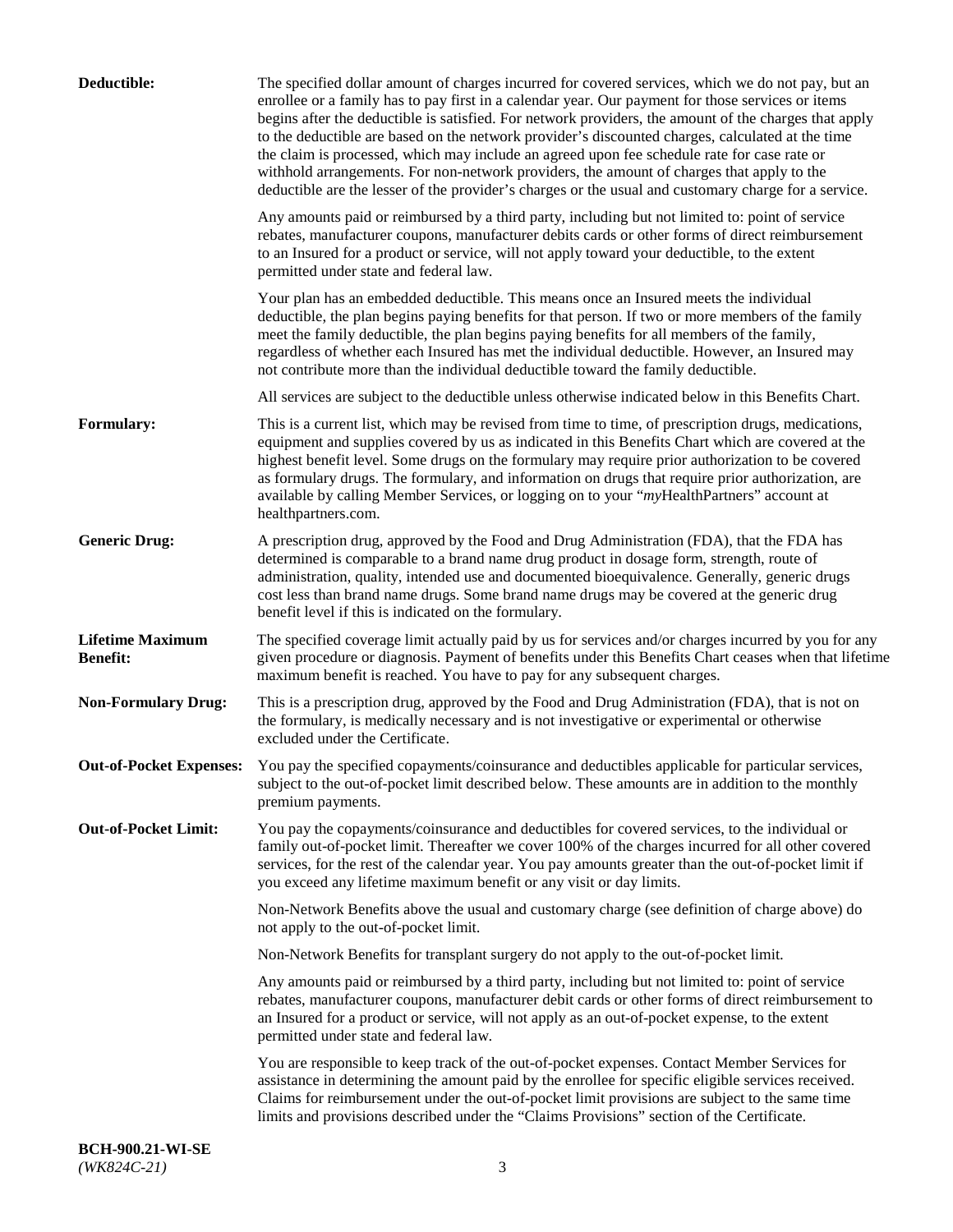**Specialty Drug List:** This is a current list, which may be revised from time to time, of prescription drugs, medications, equipment and supplies, which are typically bio-pharmaceuticals. The purpose of a specialty drug list is to facilitate enhanced monitoring of complex therapies used to treat specific conditions. Specialty drugs are covered by us as indicated in this Benefits Chart. The specialty drug list is available by calling Member Services, or logging on to your "*my*HealthPartners" account at [healthpartners.com.](http://www.healthpartners.com/) **virtuwell:** This is an online service that you may use to receive a diagnosis and treatment for certain routine conditions, such as a cold and flu, ear pain and sinus infections. You may access the virtuwell

website at [virtuwell.com.](http://www.virtuwell.com/)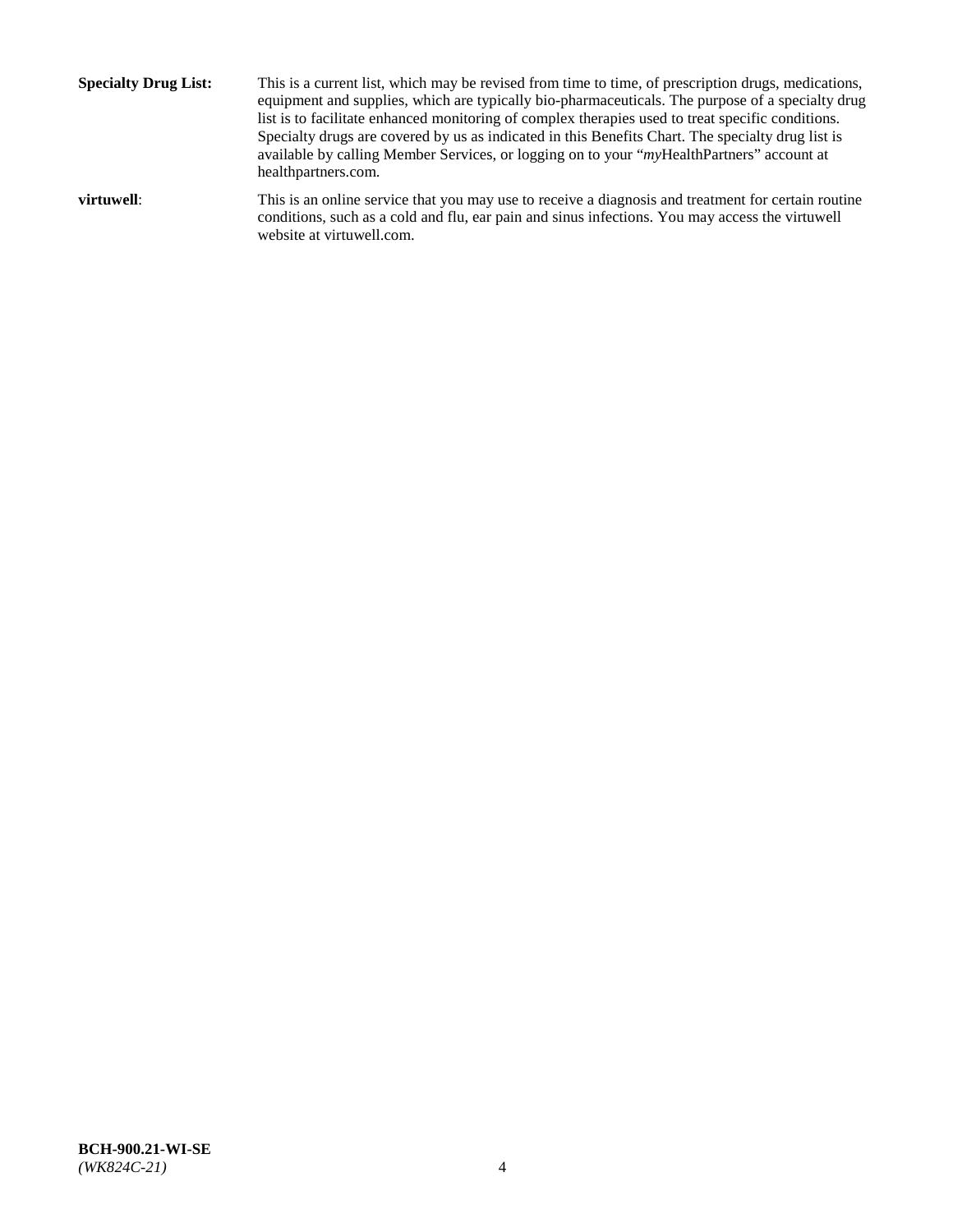# **DEDUCTIBLES AND OUT-OF-POCKET LIMITS**

#### **Individual Calendar Year Deductible**

| <b>Network Benefits</b> | <b>Non-Network Benefits</b> |
|-------------------------|-----------------------------|
| \$500                   | \$10,000                    |

#### **Family Calendar Year Deductible**

| Network Benefits | <b>Non-Network Benefits</b> |
|------------------|-----------------------------|
| \$1,500          | \$20,000                    |

Separate deductibles must be satisfied under the Network Benefits and Non-Network Benefits.

Your plan has an embedded deductible. This means once an Insured meets the individual deductible, the plan begins paying benefits for that person. If two or more members of the family meet the family deductible, the plan begins paying benefits for all members of the family, regardless of whether each Insured has met the individual deductible. However, an Insured may not contribute more than the individual deductible toward the family deductible.

Any amounts paid or reimbursed by a third party, including but not limited to: point of service rebates, manufacturer coupons, manufacturer debits cards or other forms of direct reimbursement to an Insured for a product or service, will not apply toward your deductible, to the extent permitted under state and federal law.

## **Individual Calendar Year Out-of-Pocket Limit**

| <b>Network Benefits</b> | <b>Non-Network Benefits</b> |
|-------------------------|-----------------------------|
| \$3,500                 | \$30,000                    |

## **Family Calendar Year Out-of-Pocket Limit**

| <b>Network Benefits</b> | Non-Network Benefits |
|-------------------------|----------------------|
| \$7,000                 | \$60,000             |

Separate Out-of-Pocket Limits must be satisfied under Network Benefits and Non-Network Benefits.

Non-Network Benefits above the usual and customary charge will not apply to the individual or family Out-of-Pocket Limit.

Non-Network Benefits for transplant surgery do not apply to the Out-of-Pocket Limit.

Any amounts paid or reimbursed by a third party, including but not limited to: point of service rebates, manufacturer coupons, manufacturer debit cards or other forms of direct reimbursement to an Insured for a product or service, will not apply as an out-of-pocket expense, to the extent permitted under state and federal law.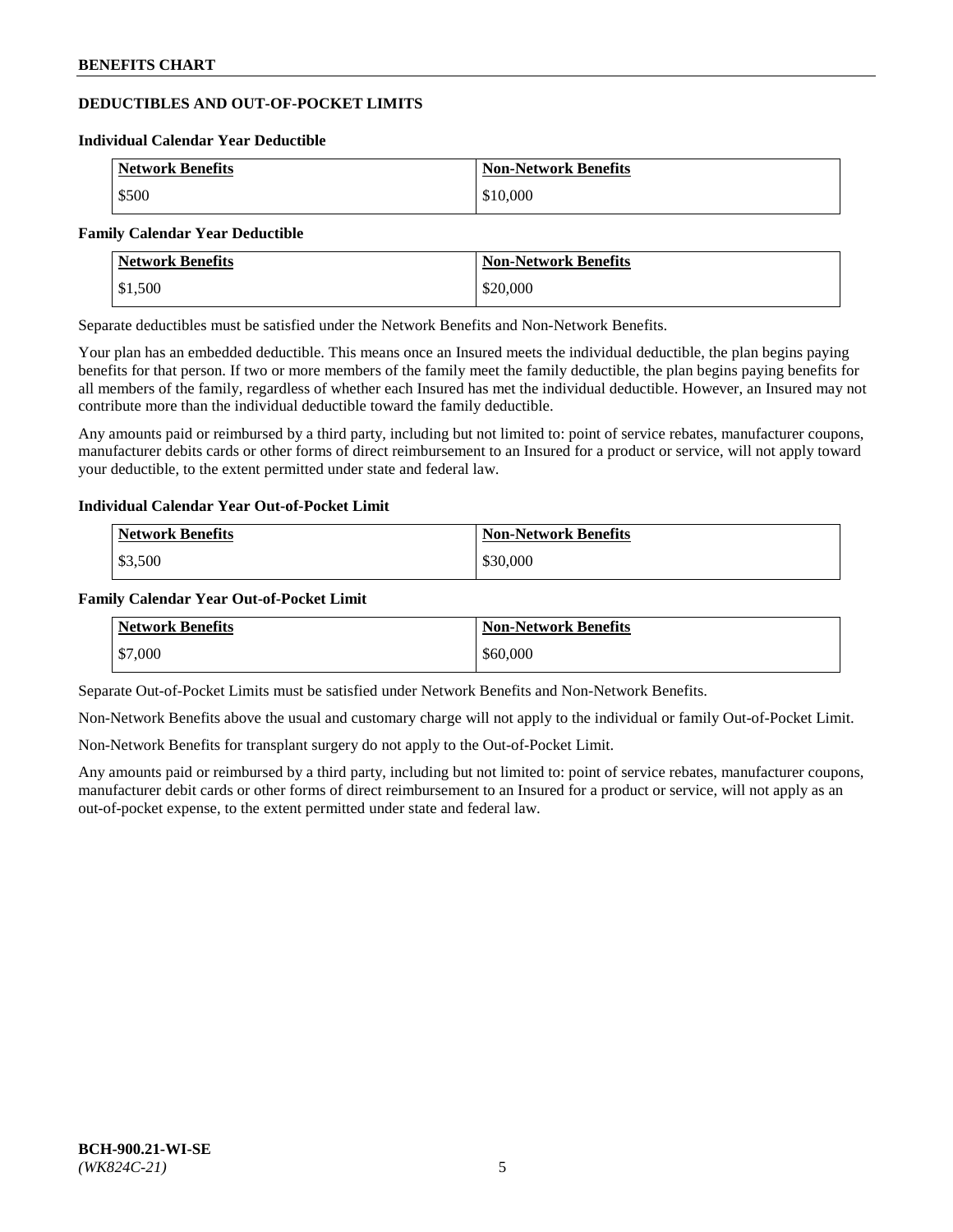# **AMBULANCE AND MEDICAL TRANSPORTATION**

### **Covered Services:**

We cover ambulance and medical transportation for medical emergencies and as shown below.

We also cover medically necessary, non-emergency transportation if it meets our medical coverage criteria. Covered services and supplies are based on established medical policies, which are subject to periodic review and modification by the medical directors. These medical policies (medical coverage criteria) and applicable prior authorization requirements are available by calling Member Services, or logging on to your "*my*HealthPartners" account a[t healthpartners.com.](https://www.healthpartners.com/hp/index.html)

### **Ambulance and Medical Transportation (other than non-emergency fixed wing air ambulance transportation)**

| <b>Network Benefits</b>      | <b>Non-Network Benefits</b> |
|------------------------------|-----------------------------|
| 80% of the charges incurred. | See Network Benefits.       |

### **Non-Emergency Fixed Wing Air Ambulance Transportation**

| <b>Network Benefits</b>      | <b>Non-Network Benefits</b>  |
|------------------------------|------------------------------|
| 80% of the charges incurred. | 50% of the charges incurred. |

### **Not Covered:**

See "Services Not Covered" in the Certificate.

## **AUTISM TREATMENT**

### **Covered Services:**

Your network provider will coordinate the prior authorization process for any autism treatment services. You may call Member Services at 952-883-5000 or toll-free at 1-800-883-2177 if you have any questions or concerns regarding the authorization process.

Please call Member Services at 952-883-5000 or toll-free at 1-800-883-2177 to request authorization for autism treatment services from a non-network provider.

We cover prior authorized evidence-based intensive-level and nonintensive-level treatment of autism spectrum disorders (autism disorder, Asperger's syndrome or pervasive development disorder not otherwise specified).

Covered services are based on established medical policies, which are subject to periodic review and modification by the medical or dental directors. These medical policies (medical coverage criteria) are available by calling Member Services, or logging on to your "*my*HealthPartners" account at [healthpartners.com.](https://www.healthpartners.com/hp/index.html)

**Intensive-Level Services** for children diagnosed with autism spectrum disorders. Intensive-level services must begin on or after two years of age and end before nine years of age. Intensive-level services, on average, are services provided for more than 20 hours of treatment per week. (The average number of hours a week is calculated over a six-month period.)

| <b>Network Benefits</b>                                                                                                                              | <b>Non-Network Benefits</b>                                              |
|------------------------------------------------------------------------------------------------------------------------------------------------------|--------------------------------------------------------------------------|
| 100% of the charges incurred, subject to a<br>copayment of \$25 per visit.<br>Deductible does not apply.<br>Limited to 235 visits per calendar year. | 50% of the charges incurred.<br>Limited to 235 visits per calendar year. |

The maximum number of visits is combined for Network Benefits and Non-Network Benefits.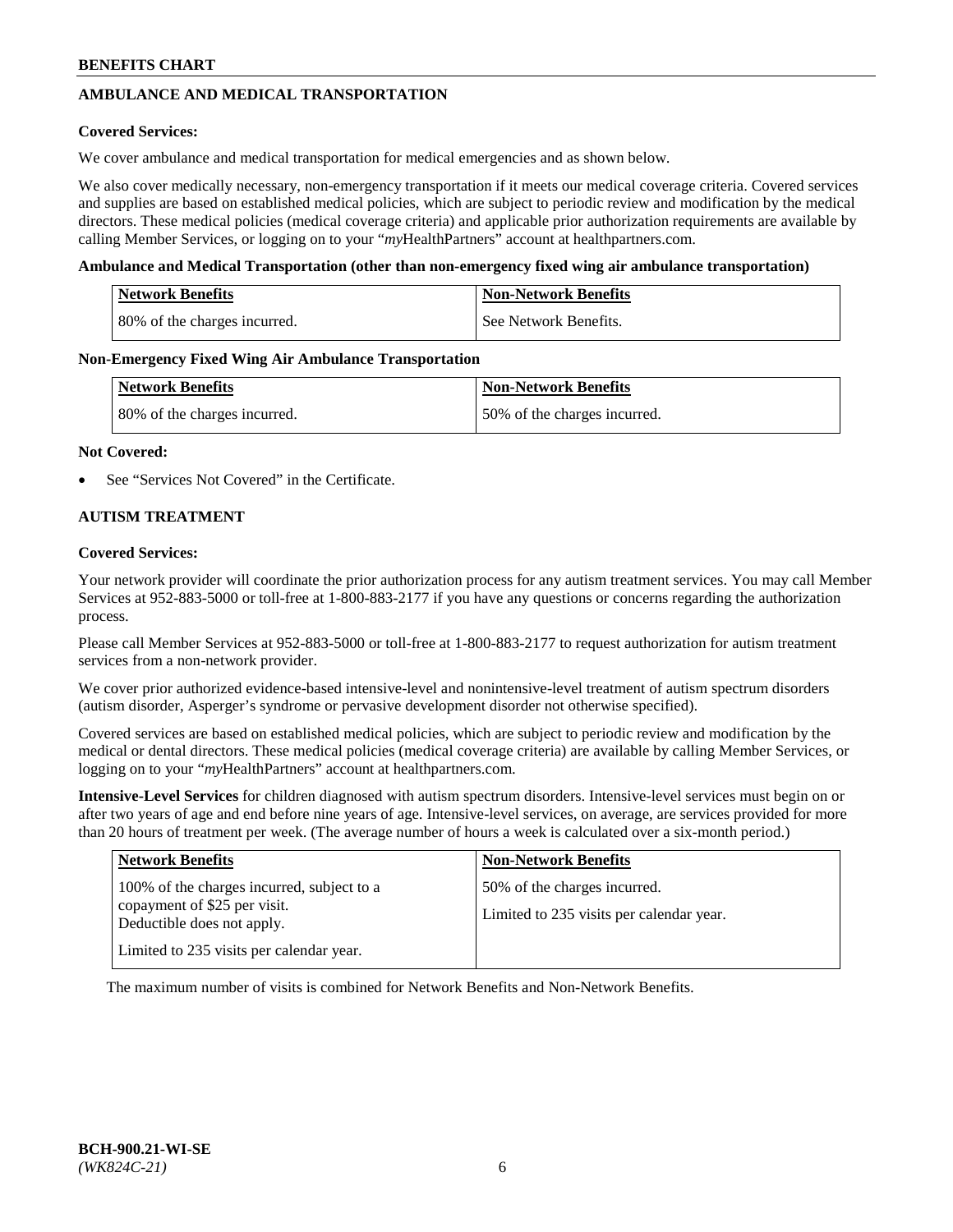## **Intensive-Level Services Lifetime Maximum Benefit**

| <b>Network Benefits</b>                               | <b>Non-Network Benefits</b>                           |
|-------------------------------------------------------|-------------------------------------------------------|
| 4 years of cumulative services under this plan or any | 4 years of cumulative services under this plan or any |
| other plan.                                           | other plan.                                           |

The Lifetime Maximum Benefit is combined for Network Benefits and Non-Network Benefits.

### **Nonintensive-Level Services** for Insureds diagnosed with autism spectrum disorders

| <b>Network Benefits</b>                                                                                                                              | <b>Non-Network Benefits</b>                                              |
|------------------------------------------------------------------------------------------------------------------------------------------------------|--------------------------------------------------------------------------|
| 100% of the charges incurred, subject to a<br>copayment of \$25 per visit.<br>Deductible does not apply.<br>Limited to 120 visits per calendar year. | 50% of the charges incurred.<br>Limited to 120 visits per calendar year. |

The maximum number of visits is combined for Network Benefits and Non-Network Benefits.

### **Not Covered:**

See "Services Not Covered" in the Certificate.

## **BEHAVIORAL HEALTH SERVICES**

#### **Covered Services:**

Covered services are based on established medical policies, which are subject to periodic review and modification by the medical directors. These medical policies (medical coverage criteria) are available by calling Member Services, or logging on to your "*my*HealthPartners" account at [healthpartners.com.](https://www.healthpartners.com/hp/index.html)

**Transitional Treatment Services.** These are services for the treatment of nervous or mental disorders, alcoholism or other drug abuse problems which are provided to an Insured in a less restrictive manner than are inpatient hospital services but in a more intensive manner than are outpatient services. Transitional treatment services are services offered by a provider, and certified by the Wisconsin Department of Health Services for each of the following (except the last bulleted item):

- Mental health services for covered adults in a day treatment program.
- Mental health services for covered children in a day hospital treatment program.
- Services for persons with chronic mental illness provided through a community support program.
- Residential treatment programs for alcohol and/or drug dependent covered persons.
- Alcohol and Other Drug Abuse (AODA) services in, a day treatment program.
- Services for persons who are experiencing a mental health crisis or who are in a situation likely to turn into a mental health crisis if support is not provided.
- Intensive outpatient programs for the treatment of psychoactive substance use disorders provided in accordance with the patient placement criteria of the American Society of Addiction Medicine.

#### **Mental Health Services**

We cover services for mental health diagnoses as described in the Diagnostic and Statistical Manual of Mental Disorders – Fifth Edition (DSM 5) (most recent edition) that lead to significant disruption of function in your life.

We provide coverage for mental health treatment ordered by a Wisconsin court under a valid court order that is issued on the basis of a behavioral care evaluation performed by a licensed psychiatrist or doctoral level licensed psychologist, which includes a diagnosis and an individual treatment plan for care in the most appropriate, least restrictive environment. We must be given a copy of the court order and the behavioral care evaluation, and the service must be a covered benefit under this plan, and the service must be provided by a network provider, or other provider as required by law.

**Outpatient Services:** We cover medically necessary outpatient professional mental health services for evaluation, crisis intervention, and treatment of mental health disorders.

A comprehensive diagnostic assessment will be made of each patient as the basis for a determination by a mental health professional, concerning the appropriate treatment and the extent of services required.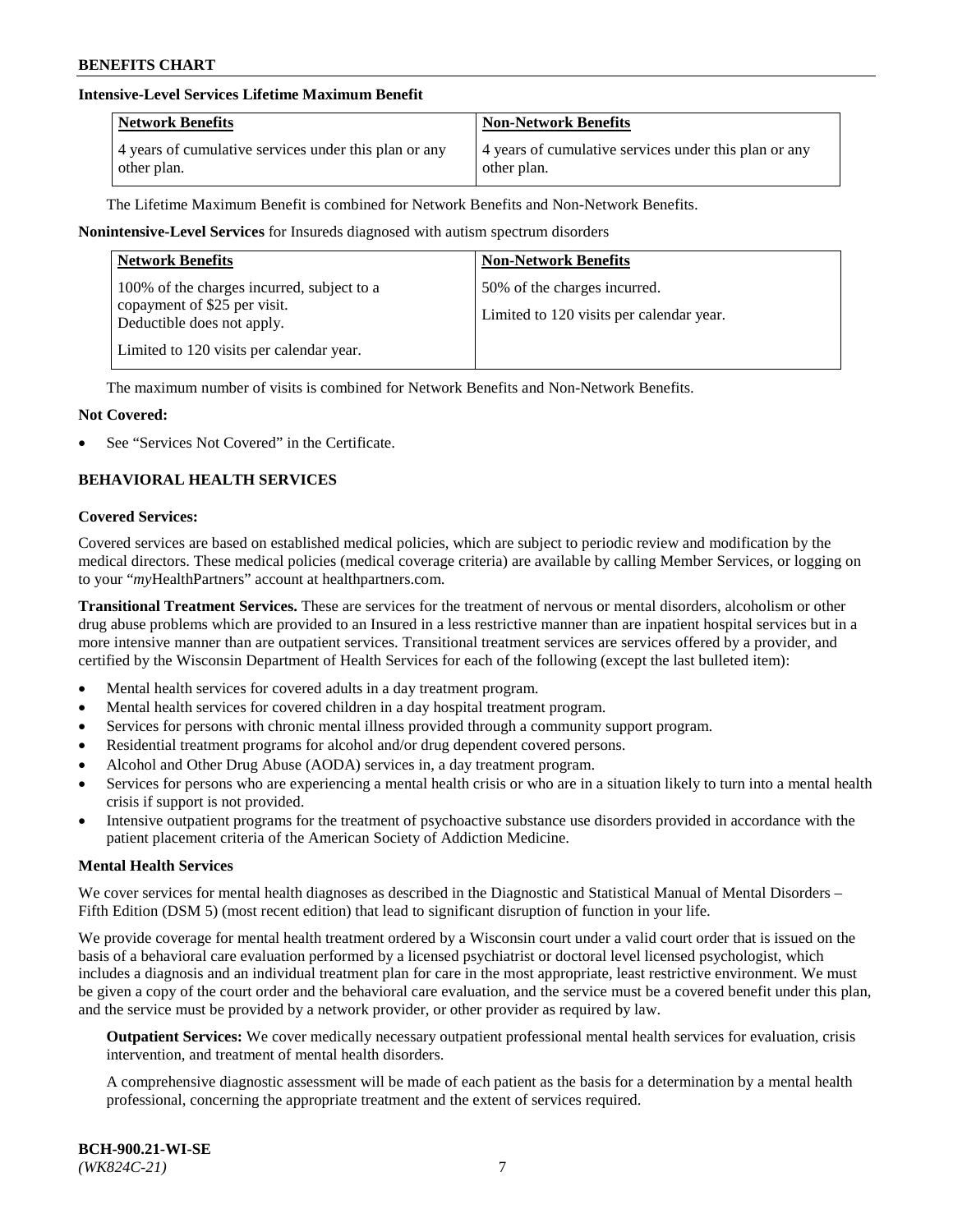Outpatient services we cover for a diagnosed mental health condition include the following:

- Individual, group, family and multi-family therapy.
- Medication management provided by a physician, certified nurse practitioner, or physician's assistant.
- Psychological testing services for the purposes of determining the differential diagnoses and treatment planning for patients currently receiving behavioral health services.
- Partial hospitalization services in a licensed hospital or community mental health center.
- Psychotherapy and nursing services provided in the home if authorized by us.
- Treatment of gender dysphoria that meets medical coverage criteria.

| <b>Network Benefits</b>                                                                                                                                                                                                                           | <b>Non-Network Benefits</b>  |
|---------------------------------------------------------------------------------------------------------------------------------------------------------------------------------------------------------------------------------------------------|------------------------------|
| 100% of the charges incurred, subject to a<br>copayment of \$25 per visit.<br>Deductible does not apply.<br>For family therapy, only one copayment will be<br>charged, regardless of the number of Insureds primarily<br>involved in the therapy. | 50% of the charges incurred. |

## **Group Therapy**

| <b>Network Benefits</b>                                                                                     | <b>Non-Network Benefits</b>  |
|-------------------------------------------------------------------------------------------------------------|------------------------------|
| 100% of the charges incurred, subject to a<br>copayment of \$12.50 per visit.<br>Deductible does not apply. | 50% of the charges incurred. |

**Inpatient Services:** We cover medically necessary inpatient services in a hospital or licensed residential treatment facility and professional services for treatment of mental health disorders. Medical stabilization is covered under inpatient hospital services in the "Hospital and Skilled Nursing Facility Services" section.

We cover residential care for the treatment of eating disorders in a licensed facility, as an alternative to inpatient care, when it is medically necessary and your physician obtains authorization from us.

| <b>Network Benefits</b>      | Non-Network Benefits         |
|------------------------------|------------------------------|
| 80% of the charges incurred. | 50% of the charges incurred. |

**Transitional Treatment Services:** We cover transitional treatment services described above for treatment of mental and nervous disorders.

| Network Benefits                                                                                         | <b>Non-Network Benefits</b>  |
|----------------------------------------------------------------------------------------------------------|------------------------------|
| 100% of the charges incurred, subject to a<br>copayment of \$25 per visit.<br>Deductible does not apply. | 50% of the charges incurred. |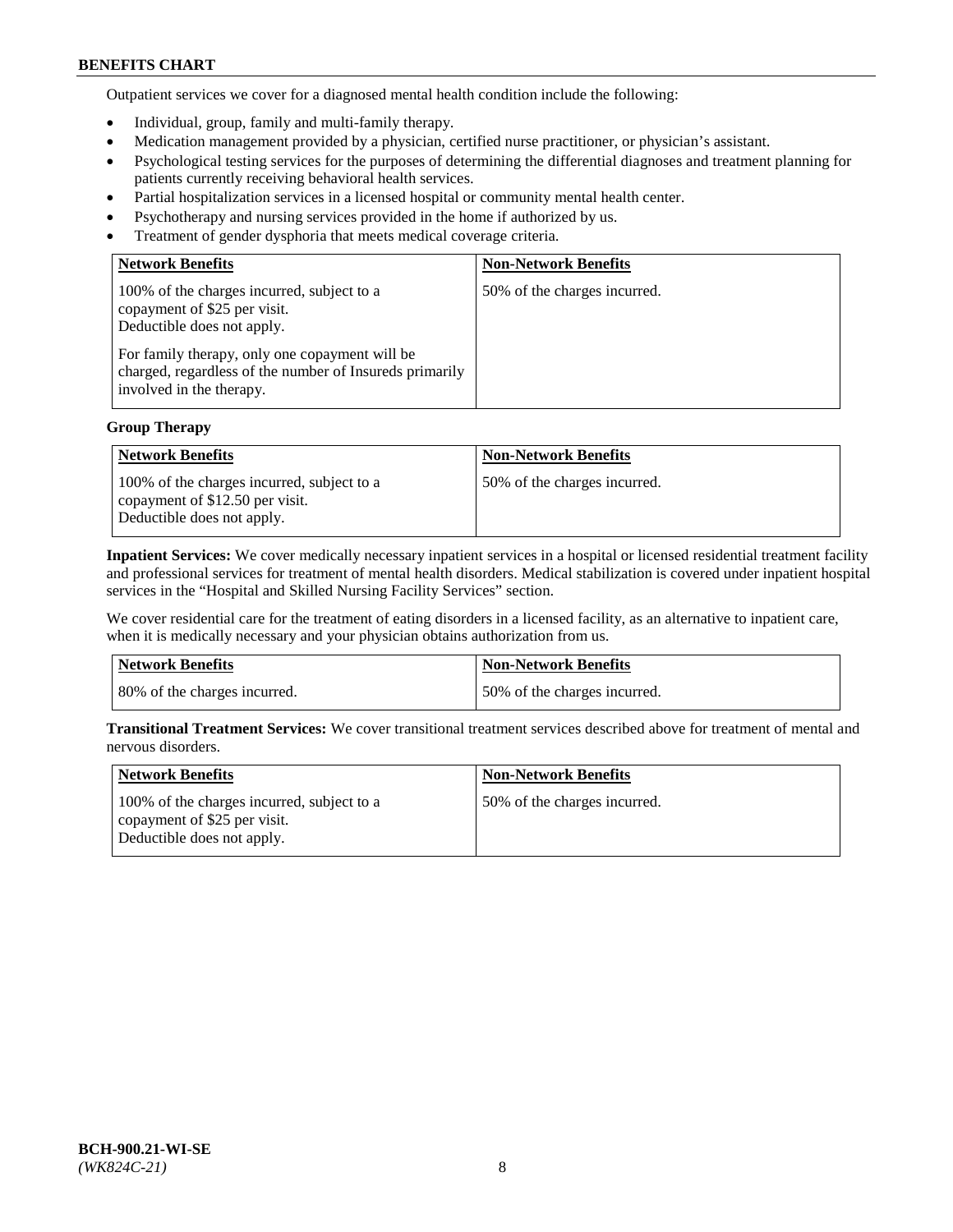# **Substance Abuse Treatment Services**

We cover medically necessary services for assessments by a licensed alcohol and drug counselor and treatment of Substance Related Disorders as defined in the latest edition of the DSM 5.

**Outpatient Services:** We cover medically necessary outpatient professional services for diagnosis and treatment of alcoholism and other drug abuse problems. Substance abuse treatment services must be provided by a program licensed by the local Department of Health Services. Outpatient services we cover for a diagnosed substance abuse disorder include the following:

- Individual, group, family, and multi-family therapy provided in an office setting.
- We cover opiate replacement therapy including methadone and buprenorphine treatment.

| <b>Network Benefits</b>                                                                                  | <b>Non-Network Benefits</b>  |
|----------------------------------------------------------------------------------------------------------|------------------------------|
| 100% of the charges incurred, subject to a<br>copayment of \$25 per visit.<br>Deductible does not apply. | 50% of the charges incurred. |

**Inpatient Services:** We cover medically necessary inpatient services in a hospital or a licensed residential primary treatment center.

We cover services provided in a hospital that is licensed by the local state and accredited by Medicare.

**Detoxification Services.** We cover detoxification services in a hospital or community detoxification facility if it is licensed by the local Department of Health Services.

| Network Benefits             | <b>Non-Network Benefits</b>  |
|------------------------------|------------------------------|
| 80% of the charges incurred. | 50% of the charges incurred. |

**Transitional Treatment Services:** We cover transitional treatment services described above for treatment of alcoholism or other drug abuse problems.

| Network Benefits                                                                                         | <b>Non-Network Benefits</b>  |
|----------------------------------------------------------------------------------------------------------|------------------------------|
| 100% of the charges incurred, subject to a<br>copayment of \$25 per visit.<br>Deductible does not apply. | 50% of the charges incurred. |

**Additional Mental Health and Substance Abuse Treatment Benefits for a Dependent Child Who is a Student:** If a dependent child is a student in a school and that school is located in Wisconsin, but outside of our service area, we cover services as required under Wisconsin Statute 609.655.

| <b>Network Benefits</b>                                                                                  | <b>Non-Network Benefits</b>  |
|----------------------------------------------------------------------------------------------------------|------------------------------|
| 100% of the charges incurred, subject to a<br>copayment of \$25 per visit.<br>Deductible does not apply. | 50% of the charges incurred. |

# **Not Covered:**

See "Services Not Covered" in the Certificate.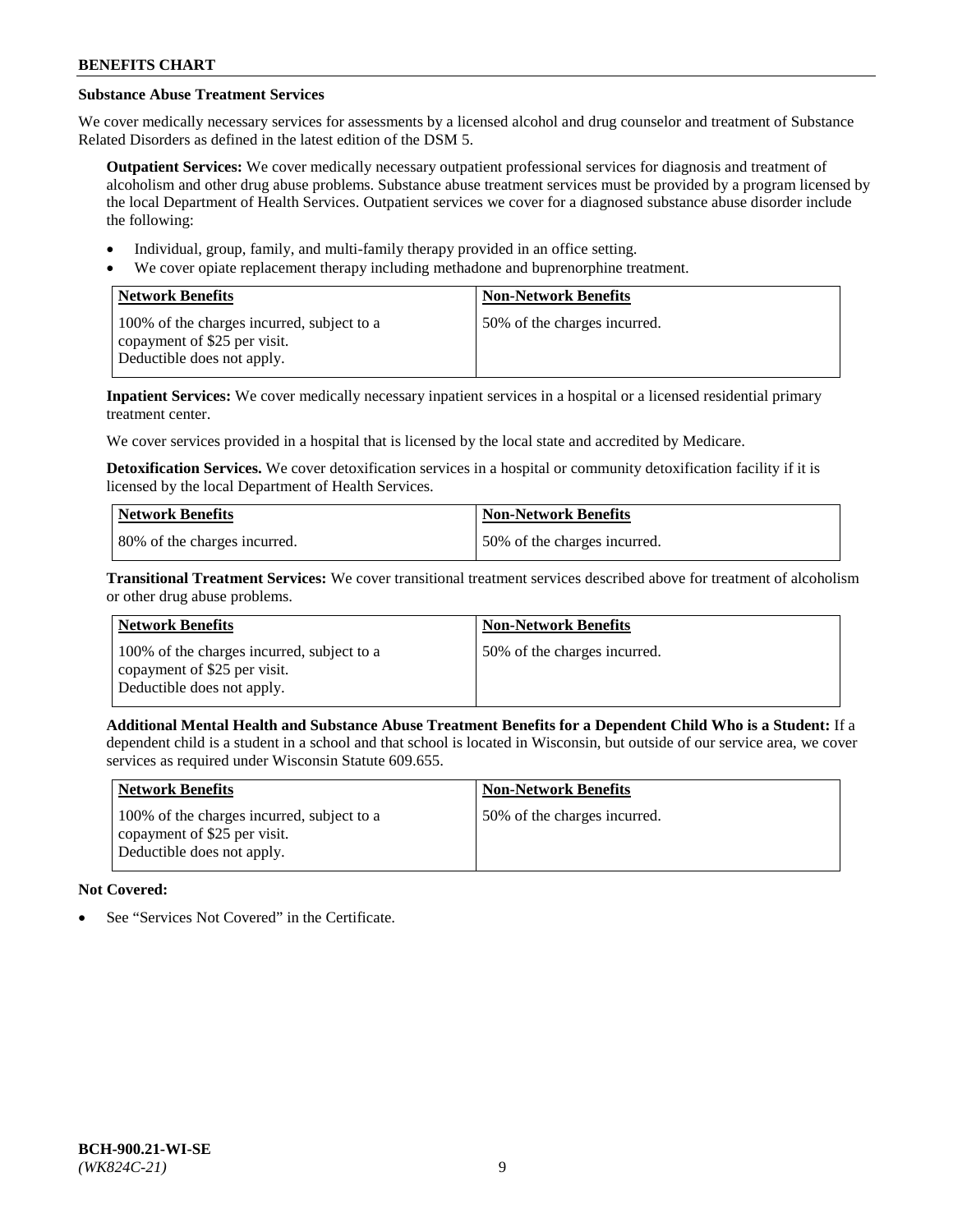# **CHIROPRACTIC SERVICES**

## **Covered Services:**

We cover chiropractic services for rehabilitative care. Chiropractic services are adjustments to any abnormal articulations of the human body, especially those of the spinal column, for the purpose of giving freedom of action to impinged nerves that may cause pain or deranged function.

Massage therapy which is performed in conjunction with other treatment/modalities by a chiropractor, is part of a prescribed treatment plan and is not billed separately is covered

| <b>Network Benefits</b>                                                                                  | <b>Non-Network Benefits</b>  |
|----------------------------------------------------------------------------------------------------------|------------------------------|
| 100% of the charges incurred, subject to a<br>copayment of \$25 per visit.<br>Deductible does not apply. | 50% of the charges incurred. |

## **Not Covered:**

- Massage therapy for the purpose of comfort or convenience of the Insured.
- See "Services Not Covered" in the Certificate.

# **CLINICAL TRIALS**

## **Covered Services:**

We cover certain routine services if you participate in a Phase I, Phase II, Phase III or Phase IV approved clinical trial that is conducted in relation to the prevention, detection, or treatment of cancer or other life-threatening disease or condition as defined in the Affordable Care Act. Approved clinical trials include (1) federally funded trials when the study or investigation is approved or funded by any of the federal agencies defined in the Public Health Services Act, section 2709 (d) (1) (A); (2) the study or investigation is conducted under an investigational new drug application reviewed by the Food and Drug Administration; and (3) the study or investigation is a drug trial that is exempt from having such an investigational new drug application. We cover routine patient costs for services that would be eligible under the Certificate and this Benefits Chart if the service were provided outside of a clinical trial.

| <b>Network Benefits</b>                                 | <b>Non-Network Benefits</b>                           |
|---------------------------------------------------------|-------------------------------------------------------|
| Coverage level is same as corresponding Network         | Coverage level is same as corresponding               |
| Benefits, depending on type of service provided such as | Non-Network Benefits, depending on type of service    |
| Office Visits for Illness or Injury, Inpatient or       | provided such as Office Visits for Illness or Injury, |
| <b>Outpatient Hospital Services.</b>                    | Inpatient or Outpatient Hospital Services.            |

# **Not Covered:**

- The investigative or experimental item, device or service itself.
- Items or services that are provided solely to satisfy data collection and analysis needs and that are not used in the direct clinical management of the patient.
- A service that is clearly inconsistent with widely accepted and established standards of care for a particular diagnosis.
- See "Services Not Covered" in the Certificate.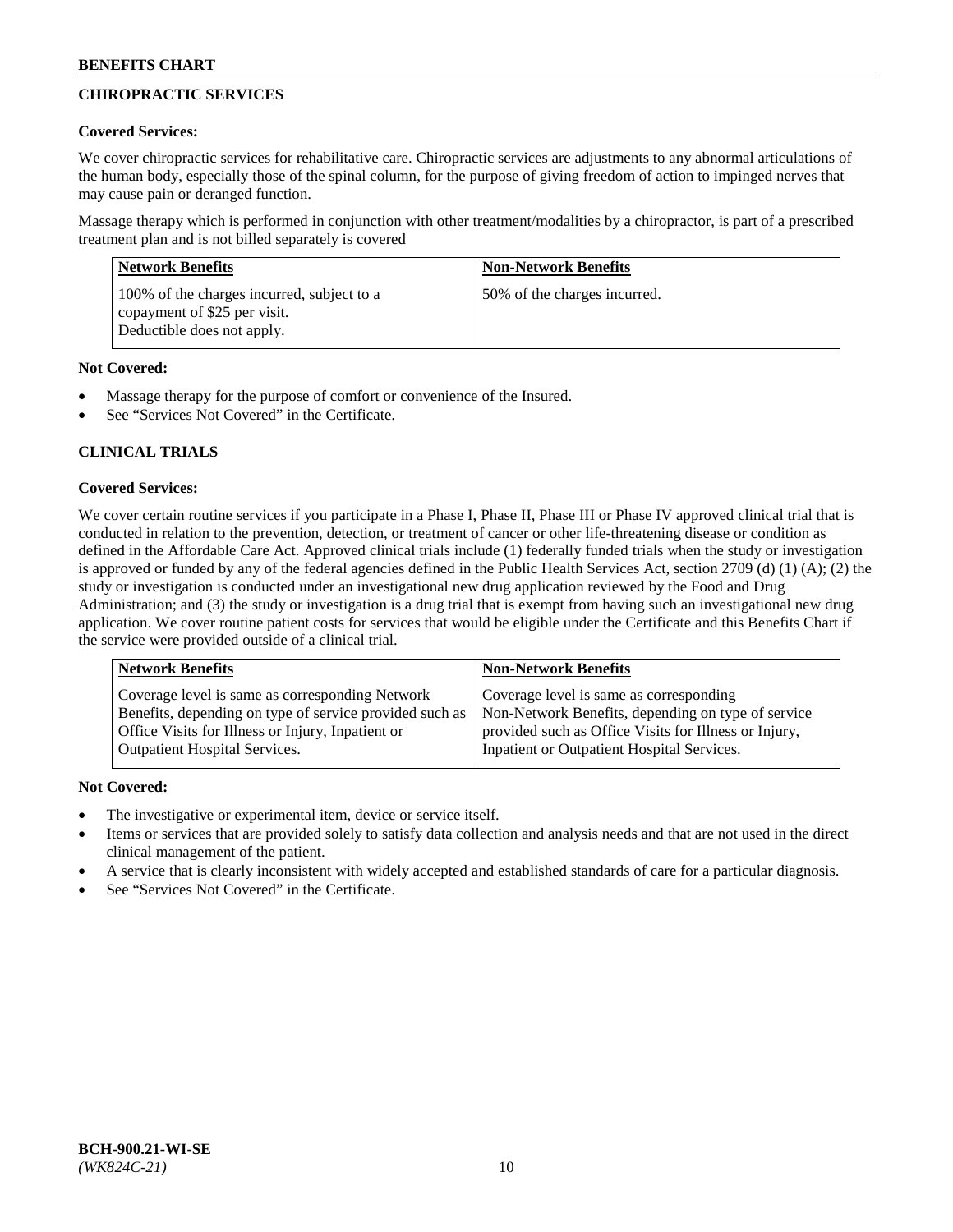# **DENTAL SERVICES**

## **Covered Services:**

We cover services as described below.

**Accidental Dental Services:** We cover dentally necessary services to treat and restore damage done to sound, natural, unrestored teeth as a result of an accidental injury. Coverage is for damage caused by external trauma to face and mouth only, not for cracked or broken teeth, which result from biting or chewing. We cover restorations, root canals, crowns and replacement of teeth lost that are directly related to the accident in which the Insured was involved. We cover initial exam, x-rays and palliative treatment including extractions, and other oral surgical procedures directly related to the accident. Subsequent treatment must be initiated within the policies time-frame and must be directly related to the accident. We do not cover restoration and replacement of teeth that are not "sound and natural" at the time of the accident.

Full mouth rehabilitations to correct occlusion (bite) and malocclusion (misaligned teeth not due to the accident) are not covered.

When an implant-supported dental prosthetic treatment is pursued, the accidental dental benefit will be applied to the prosthetic procedure. Benefits are limited to the amount that would be paid toward the placement of a removable dental prosthetic appliance that could be used in the absence of implant treatment. Care must be provided or pre-authorized by a HealthPartners dentist.

| <b>Network Benefits</b>      | <b>Non-Network Benefits</b>  |
|------------------------------|------------------------------|
| 80% of the charges incurred. | 50% of the charges incurred. |

For all accidental dental services, treatment and/or restoration must be initiated within six months of the date of the injury. Coverage is limited to the initial course of treatment and/or initial restoration. Services must be provided within 24 months of the date of injury to be covered.

### **Medical Referral Dental Services**

**Medically Necessary Outpatient Dental Services:** We cover medically necessary outpatient dental services. Coverage is limited to dental services required for treatment of an underlying medical condition, e.g., removal of teeth to complete radiation treatment for cancer of the jaw, cysts and lesions.

| <b>Network Benefits</b>                                                                                  | <b>Non-Network Benefits</b>  |
|----------------------------------------------------------------------------------------------------------|------------------------------|
| 100% of the charges incurred, subject to a<br>copayment of \$25 per visit.<br>Deductible does not apply. | 50% of the charges incurred. |

**Medically Necessary Hospitalization and Anesthesia for Dental Care:** We cover medically necessary hospitalization for dental care. This is limited to charges incurred by an Insured who: (1) is a child under age 5; (2) is severely disabled; (3) has a medical condition, and requires hospitalization or general anesthesia for dental care treatment; or (4) is a child between ages 5 and 12 and care in dental offices has been attempted unsuccessfully and usual methods of behavior modification have not been successful, or when extensive amounts of restorative care, exceeding four appointments, are required. Coverage is limited to facility and anesthesia charges. Oral surgeon/dentist professional fees are not covered. The following are examples, though not all-inclusive, of medical conditions which may require hospitalization for dental services: severe asthma, severe airway obstruction or hemophilia. Hospitalization required due to the behavior of the Insured or due to the extent of the dental procedure is not covered.

| Network Benefits             | <b>Non-Network Benefits</b>  |
|------------------------------|------------------------------|
| 80% of the charges incurred. | 50% of the charges incurred. |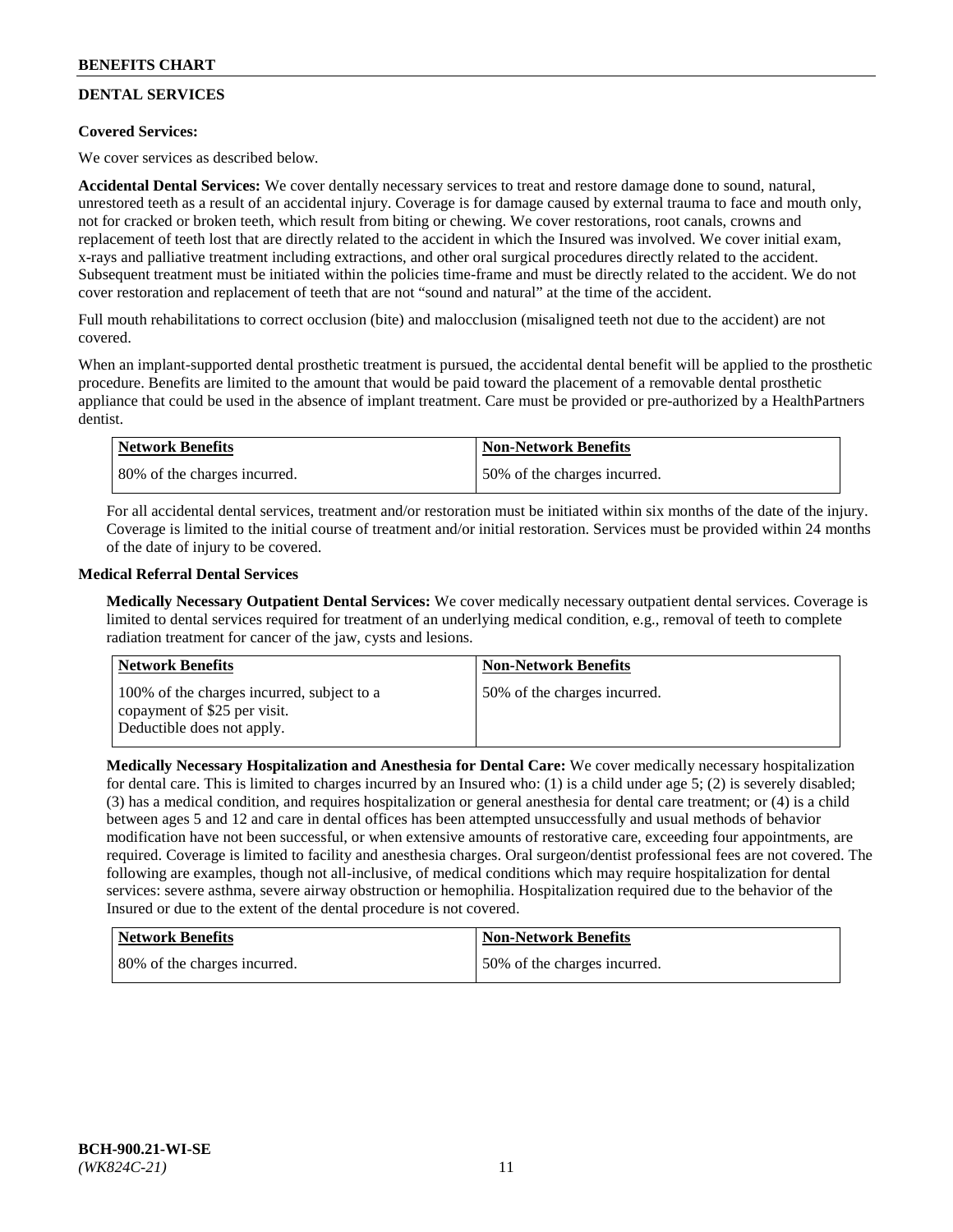**Medical Complications of Dental Care:** We cover medical complications of dental care. Treatment must be medically necessary care and related to medical complications of non-covered dental care, including complications of the head, neck, or substructures.

| <b>Network Benefits</b>                                                                                  | <b>Non-Network Benefits</b>  |
|----------------------------------------------------------------------------------------------------------|------------------------------|
| 100% of the charges incurred, subject to a<br>copayment of \$25 per visit.<br>Deductible does not apply. | 50% of the charges incurred. |

**Oral Surgery:** We cover oral surgery. Coverage is limited to treatment of medical conditions requiring oral surgery, such as treatment of oral neoplasm, non-dental cysts, fracture of the jaws, trauma of the mouth and jaws, and any other oral surgery procedures provided as medically necessary dental services.

| <b>Network Benefits</b>                                                                                  | <b>Non-Network Benefits</b>  |
|----------------------------------------------------------------------------------------------------------|------------------------------|
| 100% of the charges incurred, subject to a<br>copayment of \$25 per visit.<br>Deductible does not apply. | 50% of the charges incurred. |

**Treatment of Cleft Lip and Cleft Palate:** We cover treatment of cleft lip and cleft palate of a dependent child, including orthodontic treatment and oral surgery directly related to the cleft. Dental services which are not required for the treatment of cleft lip or cleft palate are not covered. If a dependent child covered under the Certificate and Benefits Chart is also covered under a dental plan which includes orthodontic services, that dental plan shall be considered primary for the necessary orthodontic services. Oral appliances are subject to the same copayment, conditions and limitations as durable medical equipment.

| <b>Network Benefits</b>                               | <b>Non-Network Benefits</b>                            |
|-------------------------------------------------------|--------------------------------------------------------|
| Coverage level is same as corresponding Network       | Coverage level is same as corresponding                |
| Benefits, depending on type of service provided, such | Non-Network Benefits, depending on type of service     |
| as Office Visits for Illness or Injury, Inpatient or  | provided, such as Office Visits for Illness or Injury, |
| Outpatient Hospital Services.                         | Inpatient or Outpatient Hospital Services.             |

**Treatment of Temporomandibular Disorder (TMD) and Craniomandibular Disorder (CMD):** We cover diagnostic procedures, surgical treatment and non-surgical treatment (including intraoral splint therapy devices) for temporomandibular disorder (TMD) and craniomandibular disorder (CMD), which is medically necessary care. Dental services which are not required to directly treat TMD or CMD are not covered.

| <b>Network Benefits</b>                                                                                  | <b>Non-Network Benefits</b>  |
|----------------------------------------------------------------------------------------------------------|------------------------------|
| 100% of the charges incurred, subject to a<br>copayment of \$25 per visit.<br>Deductible does not apply. | 50% of the charges incurred. |

## **Not Covered:**

- Dental treatment, procedures or services not listed in this Benefits Chart.
- Accident-related dental services if treatment is: (1) provided to teeth which are not sound and natural; (2) to teeth which have been restored; (3) initiated beyond six months from the date of the injury; (4) received beyond the initial treatment or restoration; or (5) received beyond 24 months from the date of injury.
- Oral surgery to remove wisdom teeth.
- Orthognathic treatment or procedures and all related services.
- See "Services Not Covered" in the Certificate.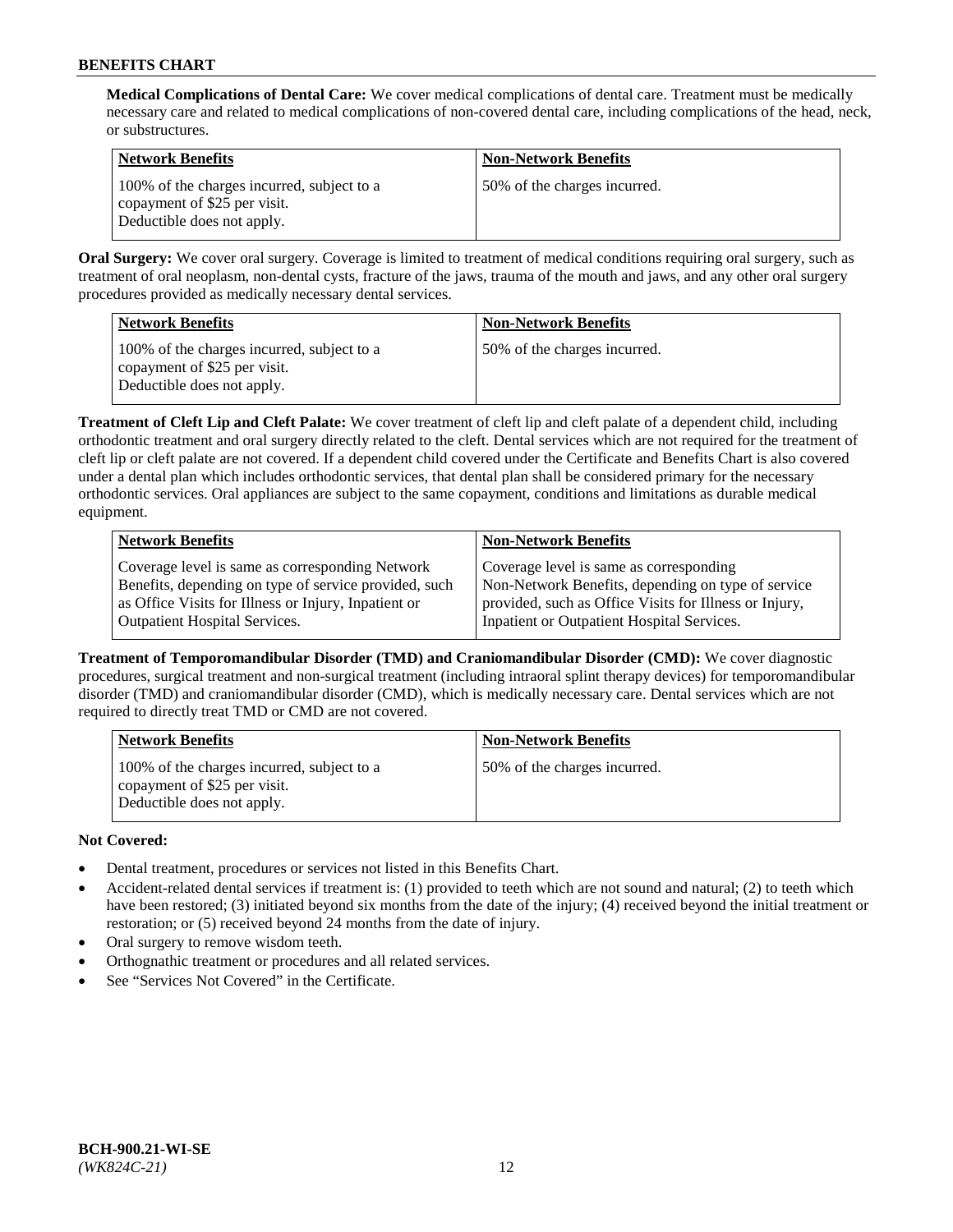# **DIAGNOSTIC IMAGING SERVICES**

### **Covered Services:**

We cover diagnostic imaging, when ordered by a provider and provided in a clinic or outpatient hospital facility.

For Network Benefits, non-emergent, scheduled outpatient Magnetic Resonance Imaging (MRI) and Computed Tomography (CT) must be provided at a designated facility. Your physician or facility will obtain or verify prior authorization for these services, as needed.

We cover services provided in a clinic or outpatient hospital facility. To see the benefit level for inpatient hospital or skilled nursing facility services, see benefits under "Inpatient Hospital and Skilled Nursing Facility Services".

### **Outpatient Magnetic Resonance Imaging (MRI) and Computed Tomography (CT)**

| <b>Network Benefits</b>      | <b>Non-Network Benefits</b>  |
|------------------------------|------------------------------|
| 80% of the charges incurred. | 50% of the charges incurred. |

### **All Other Outpatient Diagnostic Imaging Services**

#### **Services for Illness or Injury**

| Network Benefits             | <b>Non-Network Benefits</b>  |
|------------------------------|------------------------------|
| 80% of the charges incurred. | 50% of the charges incurred. |

### **Preventive Services (MRI/CT procedures are not considered preventive)**

Diagnostic imaging services associated with preventive services are covered at the benefit level shown in the "Preventive Services" section of this Benefits Chart.

### **Not Covered:**

See "Services Not Covered" in the Certificate.

# **DURABLE MEDICAL EQUIPMENT, PROSTHETICS, ORTHOTICS AND SUPPLIES**

#### **Covered Services:**

We cover equipment and services, as described below.

We cover durable medical equipment and services, prosthetics, orthotics and supplies, subject to the limitations below, including certain disposable supplies, enteral feedings and the following diabetic supplies and equipment: glucose monitors, insulin pumps limited to the purchase of one pump per year, syringes, blood and urine test strips and other diabetic supplies as deemed medically appropriate and necessary, for Insureds with gestational, Type I or Type II diabetes.

We cover external hearing aids, cochlear implants, and related treatment prescribed by a physician or by a licensed audiologist for Insureds under 18 years of age who have hearing loss.

We also cover basic hearing aids for Insureds age 18 or older for the correction of a hearing impairment.

Osseointegrated or bone-anchored hearing aids are only covered for Insureds who have hearing loss that is not correctable by any other procedure.

Hearing aids are limited to one basic, standard hearing aid for each ear every three years.

A basic hearing aid is defined as a hearing device that consists of a microphone, amplifier, volume control, battery and receiver, which is up to date using the latest technology. It does not include upgrades above and beyond the functionality of a basic hearing aid, including, but not limited to, hearing improvements for group settings, background noise, Bluetooth/remote control functionality, or extended warranties. Charges for upgrades above the cost of a basic, standard hearing aid are not covered.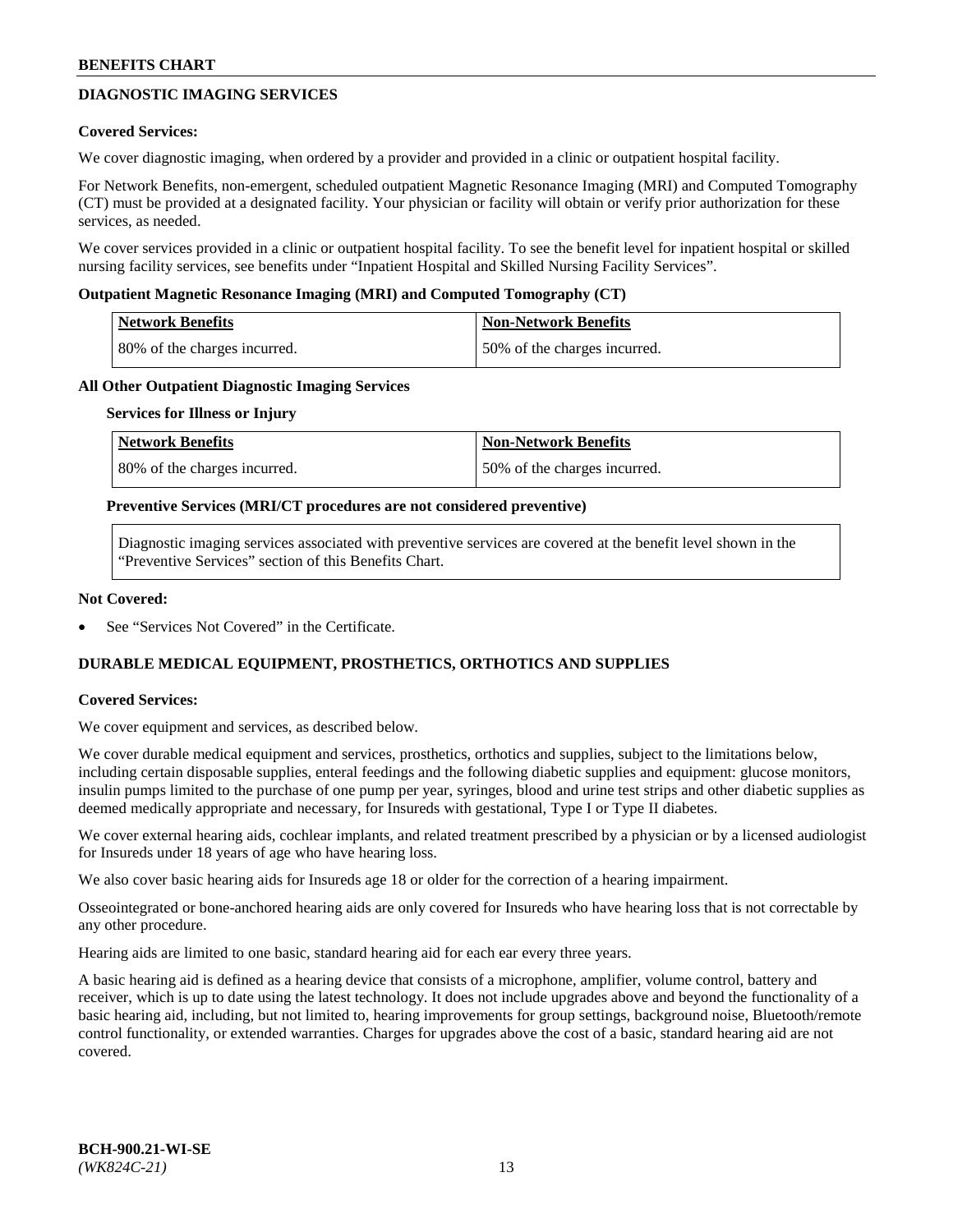### **Diabetic Supplies Purchased at a Pharmacy**

| <b>Network Benefits</b>                                    | <b>Non-Network Benefits</b>  |
|------------------------------------------------------------|------------------------------|
| 80% of the charges incurred.<br>Deductible does not apply. | 50% of the charges incurred. |

#### **Diabetic Supplies Purchased from a Non-Pharmacy Provider**

| <b>Network Benefits</b>                                               | <b>Non-Network Benefits</b>  |
|-----------------------------------------------------------------------|------------------------------|
| 180% of the charges incurred if purchased from an<br>approved vendor. | 50% of the charges incurred. |

#### **Special Dietary Treatment for Phenylketonuria (PKU) if it meets our medical coverage criteria**

| Network Benefits                                           | <b>Non-Network Benefits</b>  |
|------------------------------------------------------------|------------------------------|
| 80% of the charges incurred.<br>Deductible does not apply. | 50% of the charges incurred. |

### **Oral Amino Acid Based Elemental Formula if it meets our Medical Coverage Criteria**

| Network Benefits             | <b>Non-Network Benefits</b>  |
|------------------------------|------------------------------|
| 80% of the charges incurred. | 50% of the charges incurred. |

## **All Other Durable Medical Equipment, Prosthetics, Orthotics and Supplies**

| <b>Network Benefits</b>      | <b>Non-Network Benefits</b>  |
|------------------------------|------------------------------|
| 80% of the charges incurred. | 50% of the charges incurred. |

#### **Limitations:**

Coverage of durable medical equipment is limited by the following:

- No more than a 93-day supply of diabetic supplies are covered and dispensed at a time.
- Payment will not exceed the cost of an alternate piece of equipment or service that is effective and medically necessary.
- For prosthetic benefits, other than oral appliances for cleft lip and cleft palate, payment will not exceed the cost of an alternate piece of equipment or service that is effective, medically necessary and enables Insureds to conduct standard
- activities of daily living. We reserve the right to determine if an item will be approved for rental vs. purchase.
- We require that certain diabetic supplies and equipment be purchased at a pharmacy.
- Diabetic supplies and equipment are limited to certain models and brands.
- Durable medical equipment and supplies must be obtained or repaired by approved vendors.
- Covered services and supplies are based on established medical policies which are subject to periodic review and modification by the medical or dental directors. Our medical policy for diabetic supplies includes information on our required models and brands. These medical policies (medical coverage criteria) are available by calling Member Services, or logging on to your "*my*HealthPartners" account a[t healthpartners.com.](https://www.healthpartners.com/hp/index.html)

### **Not Covered:**

Items which are not eligible for coverage include, but are not limited to:

- Replacement or repair of any covered items, if the items are (i) damaged or destroyed by misuse, abuse or carelessness, (ii) lost; or (iii) stolen.
- Duplicate or similar items.
- Labor and related charges for repair of any covered items which are more than the cost of replacement by an approved vendor.
- Sales tax, mailing, delivery charges, service call charges.
- Items which are primarily educational in nature or for hygiene, vocation, comfort, convenience or recreation.
- Communication aids or devices: equipment to create, replace or augment communication abilities including, but not limited to, speech processors, receivers, communication boards, or computer or electronic assisted communication.

#### **BCH-900.21-WI-SE**  *(WK824C-21)* 14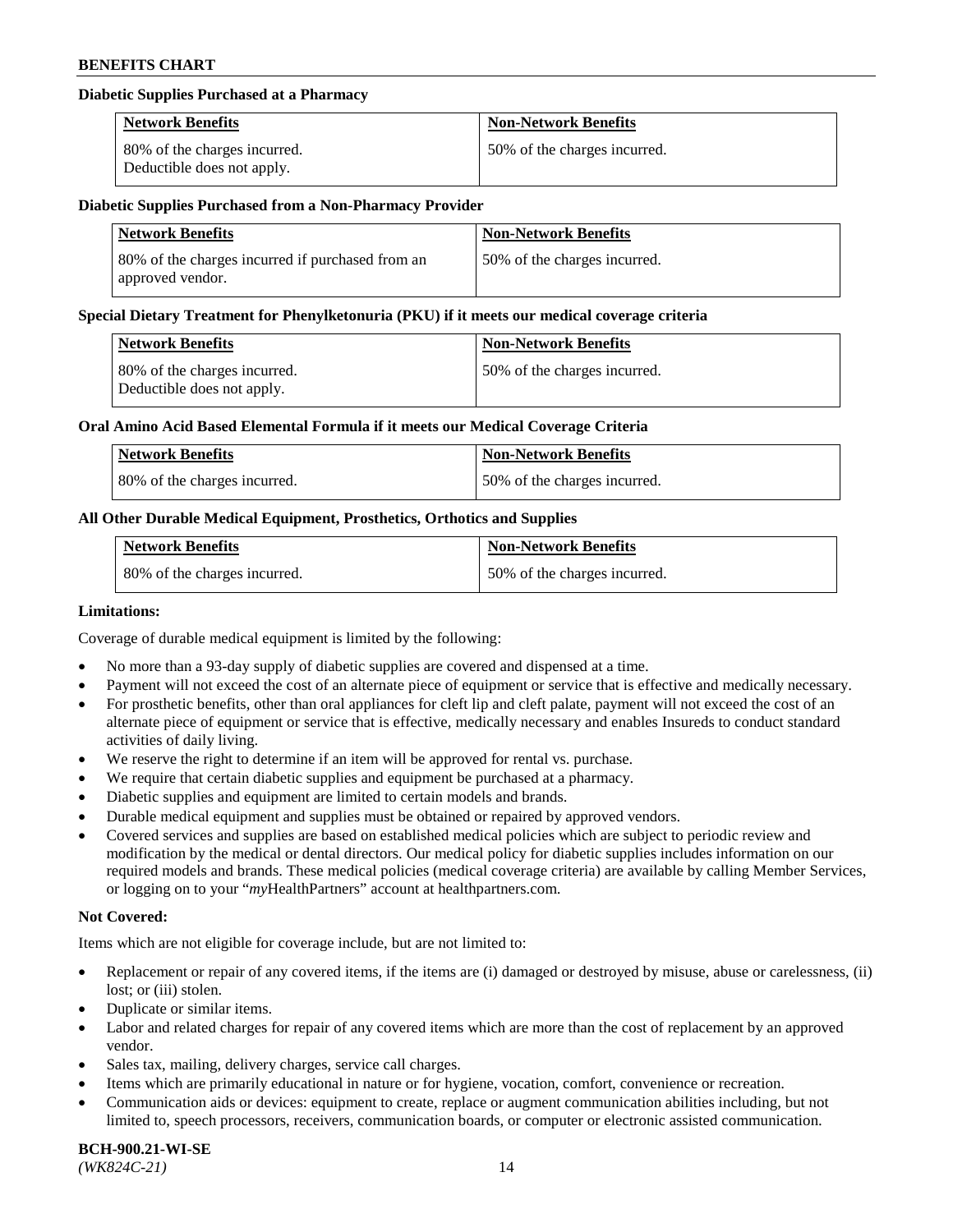- Implantable and osseointegrated or bone-anchored hearing aids and their fitting, except as specifically described in this Benefits Chart. This exclusion does not apply to cochlear implants.
- Eyeglasses, contact lenses and their fitting, measurement and adjustment, except as specifically described in this Benefits Chart.
- Hair prostheses (wigs).
- Household equipment which primarily has customary uses other than medical, such as, but not limited to, exercise cycles, air purifiers, central or unit air conditioners, water purifiers, non-allergenic pillows, mattresses or waterbeds.
- Household fixtures including, but not limited to, escalators or elevators, ramps, swimming pools and saunas.
- Modifications to the structure of the home including, but not limited to, wiring, plumbing or charges for installation of equipment.
- Vehicle, car or van modifications including, but not limited to, hand brakes, hydraulic lifts and car carrier.
- Rental equipment while owned equipment is being repaired by non-contracted vendors, beyond one month rental of medically necessary equipment.
- Other equipment and supplies, including but not limited to assistive devices, that we determine are not eligible for coverage.
- See "Services Not Covered" in the Certificate.

## **EMERGENCY AND URGENTLY NEEDED CARE SERVICES**

### **Covered Services:**

We cover services for emergency care and urgently needed care if the services are otherwise eligible for coverage under the Certificate.

**Urgently Needed Care.** These are services to treat an unforeseen illness or injury that:

- are required in order to prevent a serious deterioration in your health; and
- cannot be delayed until the next available clinic or office hours.

| <b>Network Benefits</b>                                                                                  | <b>Non-Network Benefits</b> |
|----------------------------------------------------------------------------------------------------------|-----------------------------|
| 100% of the charges incurred, subject to a<br>copayment of \$25 per visit.<br>Deductible does not apply. | See Network Benefits.       |

**Emergency Care.** These are services to treat:

- the sudden, unexpected onset of illness or injury which, if left untreated or unattended until the next available clinic or office hours, would result in hospitalization; or
- a condition requiring professional health services immediately necessary to preserve life or stabilize health.

When reviewing claims for coverage of emergency services, our medical director will take into consideration a reasonable layperson's belief that the circumstances required immediate medical care that could not wait until the next working day or next available clinic appointment.

#### **Emergency Care in a Hospital Emergency Room, including Professional Services of a Physician**

| <b>Network Benefits</b>      | <b>Non-Network Benefits</b> |
|------------------------------|-----------------------------|
| 80% of the charges incurred. | See Network Benefits.       |

#### **Inpatient Emergency Care in a Hospital**

| <b>Network Benefits</b>      | <b>Non-Network Benefits</b> |
|------------------------------|-----------------------------|
| 80% of the charges incurred. | See Network Benefits.       |

#### **Not Covered:**

See "Services Not Covered" in the Certificate.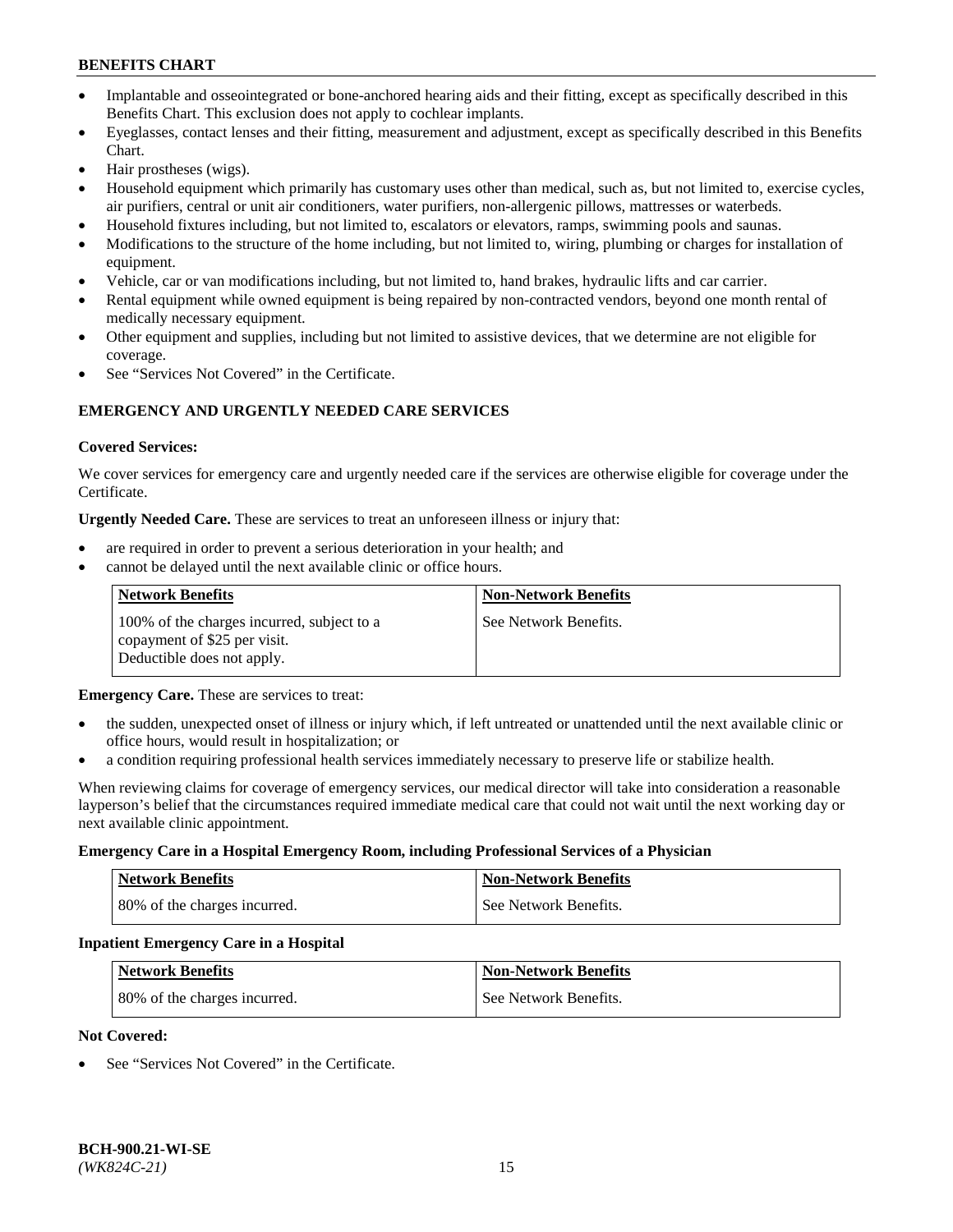# **GENE THERAPY**

## **Covered Services:**

We cover gene therapy treatment if it meets our medical coverage criteria.

| <b>Network Benefits</b>                                                                                                                                                                                 | <b>Non-Network Benefits</b> |
|---------------------------------------------------------------------------------------------------------------------------------------------------------------------------------------------------------|-----------------------------|
| Coverage level is same as corresponding Network<br>Benefits, depending on type of service provided such as<br>Office Visits for Illness or Injury, Inpatient or<br><b>Outpatient Hospital Services.</b> | No coverage.                |

## **Limitations:**

- Gene therapy must be provided by a designated provider.
- Specific types of gene therapy are limited to therapies and conditions specified in our medical coverage criteria.

# **Not Covered:**

See "Services Not Covered" in the Certificate.

## **HEALTH EDUCATION**

## **Covered Services:**

We cover education for preventive services and education for the management of chronic health problems (such as diabetes).

| <b>Network Benefits</b>                                     | <b>Non-Network Benefits</b>  |
|-------------------------------------------------------------|------------------------------|
| 100% of the charges incurred.<br>Deductible does not apply. | 50% of the charges incurred. |

### **Not Covered:**

See "Services Not Covered" in the Certificate.

## **HOME-BASED HEALTH ASSESSMENT PROGRAM**

## **Covered Services:**

If you meet our criteria for coverage, you may qualify for our home-based comprehensive health risk assessment program. The program covers a health assessment with a designated nurse practitioner.

| <b>Network Benefits</b>                                     | <b>Non-Network Benefits</b> |
|-------------------------------------------------------------|-----------------------------|
| 100% of the charges incurred.<br>Deductible does not apply. | No coverage.                |

#### **Not Covered:**

See "Services Not Covered" in the Certificate.

## **HOME HEALTH SERVICES**

#### **Covered Services:**

We cover skilled nursing services, physical therapy, occupational therapy, speech therapy, respiratory therapy and other therapeutic services, non-routine prenatal and postnatal services, routine postnatal well child visits, as described in our medical coverage criteria, phototherapy services for newborns, home health aide services and other eligible home health services when provided in your home, if you are homebound (i.e., unable to leave home without considerable effort due to a medical condition). Lack of transportation does not constitute homebound status. For phototherapy services for newborns and high risk prenatal services, supplies and equipment are included.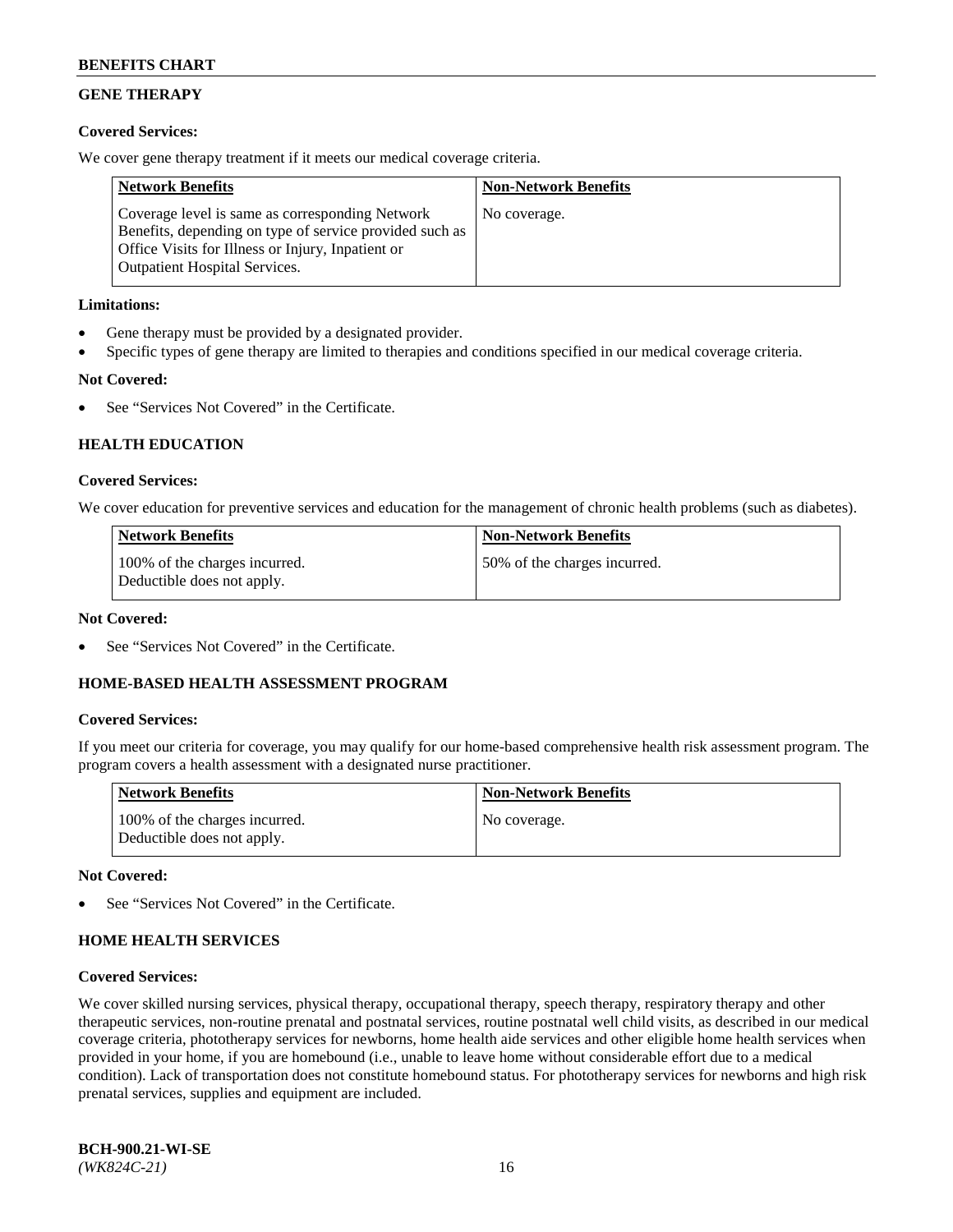We cover total parenteral nutrition/intravenous ("TPN/IV") therapy, equipment, supplies and drugs in connection with IV therapy. IV line care kits are covered under Durable Medical Equipment.

We cover palliative care benefits. Palliative care includes symptom management, education and establishing goals of care. We waive the requirement that you be homebound for a limited number of home visits for palliative care (as shown in this Benefits Chart), if you have a life-threatening, non-curable condition which has a prognosis of survival of two years or less. Additional palliative care visits are eligible under the home health services benefit if you are homebound and meet all other requirements defined in this section.

You do not need to be homebound to receive total parenteral nutrition/intravenous ("TPN/IV") therapy.

Home health services are eligible and covered only when:

- medically necessary; and
- provided as rehabilitative care, terminal care or maternity care; and
- ordered by a physician, and included in the written home care plan.

### **Physical Therapy, Occupational Therapy, Speech Therapy, Respiratory Therapy, Home Health Aide Services and Palliative Care**

| <b>Network Benefits</b>                                                                                  | <b>Non-Network Benefits</b>  |
|----------------------------------------------------------------------------------------------------------|------------------------------|
| 100% of the charges incurred, subject to a<br>copayment of \$25 per visit.<br>Deductible does not apply. | 50% of the charges incurred. |

If more than one home health visit occurs in a day, a separate copayment applies to each. For example, if an occupational therapist and a physical therapist visit an Insured in the same day, a separate copayment will be charged for each visit.

### **TPN/IV Therapy, Skilled Nursing Services, Non-Routine Prenatal/Postnatal Services, and Phototherapy**

| Network Benefits                                            | <b>Non-Network Benefits</b>  |
|-------------------------------------------------------------|------------------------------|
| 100% of the charges incurred.<br>Deductible does not apply. | 50% of the charges incurred. |

Each 24-hour visit (or shifts up to 24-hour visits) equals one visit and counts toward the Maximum visits for all other services shown below. Any visit that lasts less than 24 hours regardless of the length of the visit, will count as one visit toward the Maximum visits for all other services shown below. All visits must be medically necessary and benefit eligible.

#### **Routine Prenatal/Postnatal Services and Child Health Supervision Services**

| <b>Network Benefits</b>                                     | <b>Non-Network Benefits</b>  |
|-------------------------------------------------------------|------------------------------|
| 100% of the charges incurred.<br>Deductible does not apply. | 50% of the charges incurred. |

## **Maximum Visits for Palliative Care**

If you are eligible to receive palliative care in the home and you are not homebound, there is a maximum of 12 visits per calendar year.

#### **Maximum Visits for All Services Other Than Palliative Care**

| Network Benefits             | <b>Non-Network Benefits</b>  |
|------------------------------|------------------------------|
| 60 visits per calendar year. | 30 visits per calendar year. |

Each visit provided under the Network Benefits and Non-Network Benefits counts toward the maximums shown under both Maximum visits sections. The routine postnatal well child visits do not count toward the visit limit.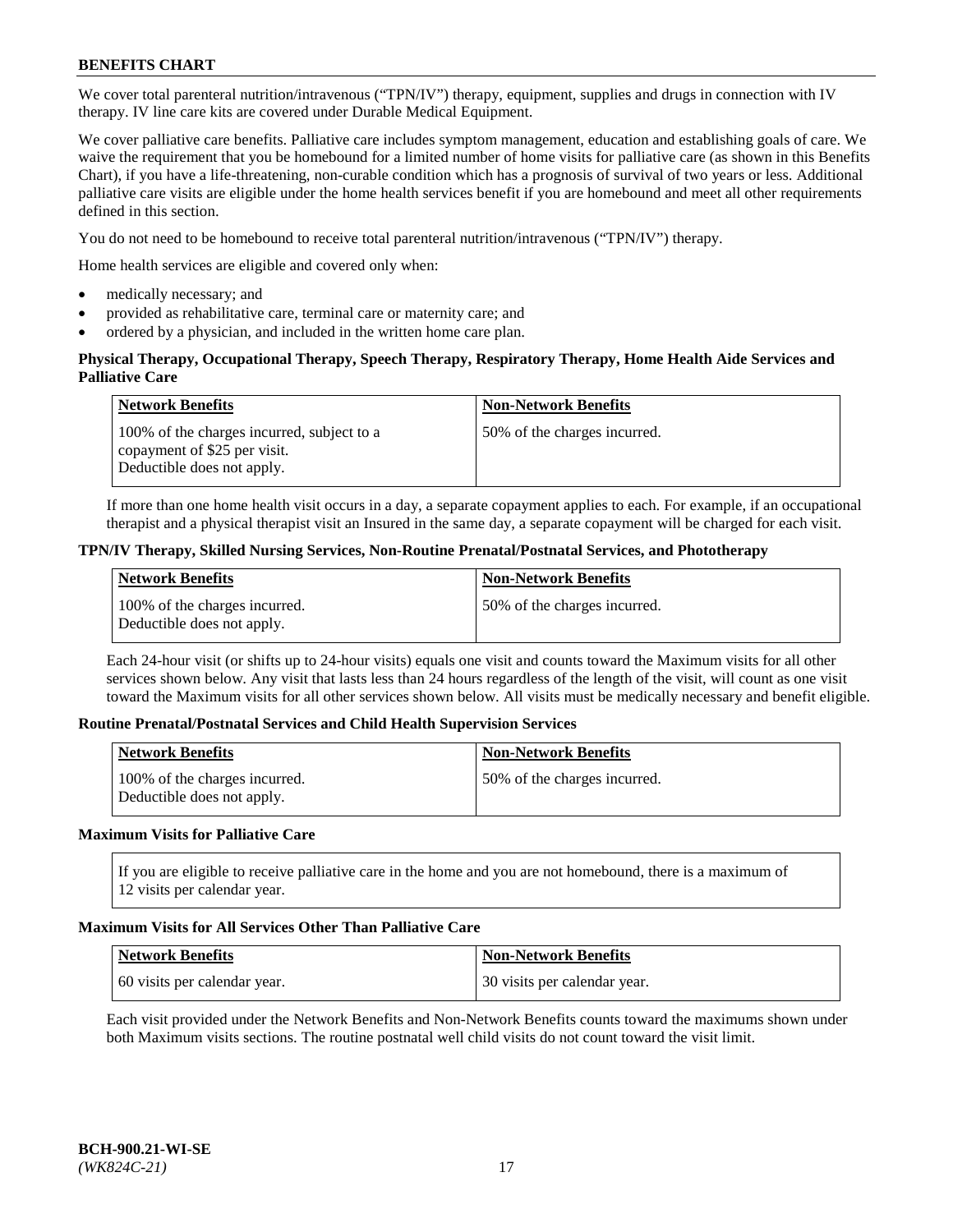### **Limitations:**

- Home health services are not provided as a substitute for a primary caregiver in the home or as relief (respite) for a primary caregiver in the home. We will not reimburse family members or residents in your home for the above services.
- A service shall not be considered a skilled nursing service merely because it is performed by, or under the direct supervision of, a licensed nurse. Where a service (such as tracheotomy suctioning or ventilator monitoring) or like services, can be safely and effectively performed by a non-medical person (or self-administered), without the direct supervision of a licensed nurse, the service shall not be regarded as a skilled nursing service, whether or not a skilled nurse actually provides the service. The unavailability of a competent person to provide a non-skilled service shall not make it a skilled service when a skilled nurse provides it. Only the skilled nursing component of so-called "blended" services (i.e. services which include skilled and non-skilled components) are covered under this Benefits Chart.

## **Not Covered:**

- Financial or legal counseling services.
- Housekeeping or meal services in your home.
- Private duty nursing services.
- Services provided by a family member or enrollee, or a resident in the enrollee's home.
- Vocational rehabilitation and recreational or educational therapy. Recreation therapy is therapy provided solely for the purpose of recreation, including, but not limited to: (a) requests for physical therapy or occupational therapy to improve athletic ability, and (b) braces or guards to prevent sports injuries.
- See "Services Not Covered" in the Certificate.

## **HOME HOSPICE SERVICES**

## **Applicable Definitions:**

**Part-time.** This is up to two hours of service per day, more than two hours is considered continuous care.

**Continuous Care.** This is from two to twelve hours of service per day provided by a registered nurse, licensed practical nurse, or home health aide, during a period of crisis in order to maintain a terminally ill patient at home.

**Appropriate Facility.** This is a nursing home, hospice residence, or other inpatient facility.

**Custodial Care Related to Hospice Services.** This means providing assistance in the activities of daily living and the care needed by a terminally ill patient which can be provided by primary caregiver (i.e., family member or friend) who is responsible for the patient's home care.

## **Covered Services:**

**Home Hospice Program.** We cover the services described below if you are terminally ill and accepted as a home hospice program participant. You must meet the eligibility requirements of the program, and elect to receive services through the home hospice program. The services will be provided in your home, with inpatient care available when medically necessary as described below. If you elect to receive hospice services, you do so in lieu of curative treatment for your terminal illness for the period you are enrolled in the home hospice program.

**Eligibility:** In order to be eligible to be enrolled in the home hospice program, you must: (1) be a terminally ill patient (prognosis of six months or less); (2) have chosen a palliative treatment focus (i.e., emphasizing comfort and supportive services rather than treatment attempting to cure the disease or condition); and (3) continue to meet the terminally ill prognosis as reviewed by our medical director or his or her designee over the course of care. You may withdraw from the home hospice program at any time.

**Eligible Services:** Hospice services include the following services provided in accordance with an approved hospice treatment plan.

- Home Health Services:
	- o Part-time care provided in your home by an interdisciplinary hospice team (which may include a physician, nurse, social worker, and spiritual counselor) and medically necessary home health services are covered.
	- o One or more periods of continuous care in your home or in a setting which provides day care for pain or symptom management, when medically necessary, will be covered.
- Inpatient Services: We cover medically necessary inpatient services.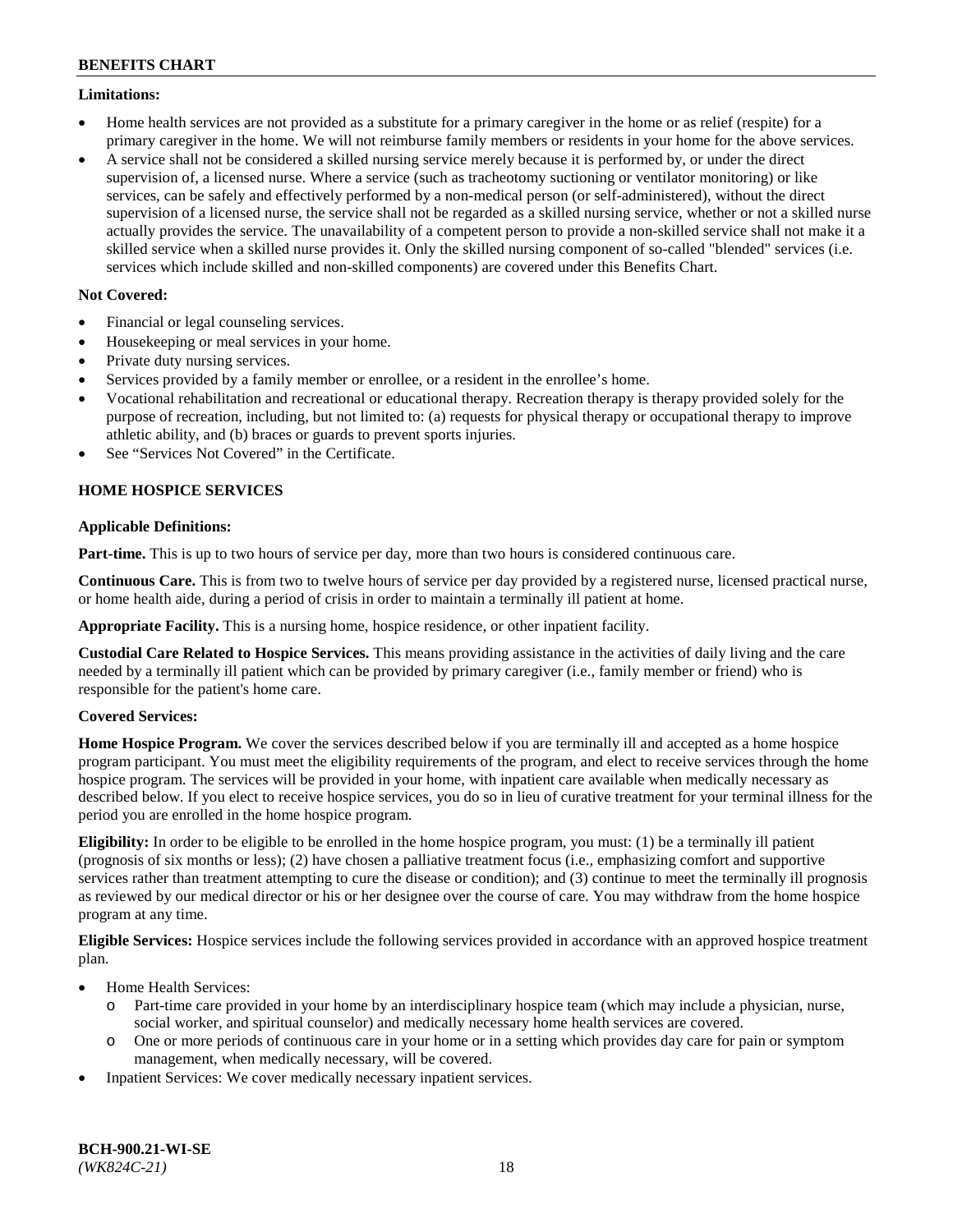- Other Services:
	- Respite care is covered for care in your home or in an appropriate facility, to give your primary caregivers (i.e., family members or friends) rest and/or relief when necessary in order to maintain a terminally ill patient at home.
	- o Medically necessary medications for pain and symptom management.
	- o Semi-electric hospital beds and other durable medical equipment are covered.
	- Emergency and non-emergency care is covered.

| Network Benefits                                            | <b>Non-Network Benefits</b>  |
|-------------------------------------------------------------|------------------------------|
| 100% of the charges incurred.<br>Deductible does not apply. | 50% of the charges incurred. |

Respite care is limited to 5 days per episode, and respite care and continuous care combined are limited to 30 days.

### **Not Covered:**

- Financial or legal counseling services.
- Housekeeping or meal services in your home.
- Custodial or maintenance care related to hospice services, whether provided in the home or in a nursing home.
- Any service not specifically described as covered services under this home hospice services benefits.
- Any services provided by members of your family or residents in your home.
- See "Services Not Covered" in the Certificate.

## **HOSPITAL AND SKILLED NURSING FACILITY SERVICES**

#### **Covered Services:**

We cover services as described below.

## **Medical or Surgical Hospital Services**

**Inpatient Hospital Services:** We cover the following medical or surgical services, for the treatment of acute illness or injury, which require the level of care only provided in an acute care facility. These services must be authorized by a physician.

Inpatient hospital services include: room and board; the use of operating or maternity delivery rooms; intensive care facilities; newborn nursery facilities; general nursing care, anesthesia, laboratory and diagnostic imaging services, radiation therapy, physical therapy, prescription drugs or other medications administered during treatment, blood and blood products (unless replaced), and blood derivatives, and other diagnostic or treatment related hospital services; physician and other professional medical and surgical services provided while in the hospital, including gender reassignment surgery that meets medical coverage criteria.

We cover, following a vaginal delivery, a minimum of 48 hours of inpatient care for the mother and newborn child. We cover, following a caesarean section delivery, a minimum of 96 hours of inpatient care for the mother and newborn child.

Group health plans and health insurance issuers generally may not, under Federal law, restrict benefits for any hospital length of stay in connection with childbirth for the mother of newborn child to less than 48 hours following a vaginal delivery, or less than 96 hours following a caesarean section. However, Federal law generally does not prohibit the mother's or newborn's attending provider, after consulting with the mother, from discharging the mother or her newborn earlier than 48 hours (or 96 hours as applicable). In any case plans and issuers may not, under Federal law, require that a provider obtain authorization from the plan or the insurance issuer for prescribing a length of stay not in excess of 48 hours (or 96 hours).

| <b>Network Benefits</b>      | Non-Network Benefits         |
|------------------------------|------------------------------|
| 80% of the charges incurred. | 50% of the charges incurred. |

Each Insured's admission or confinement, including that of a newborn child, is separate and distinct from the admission or confinement of any other Insured.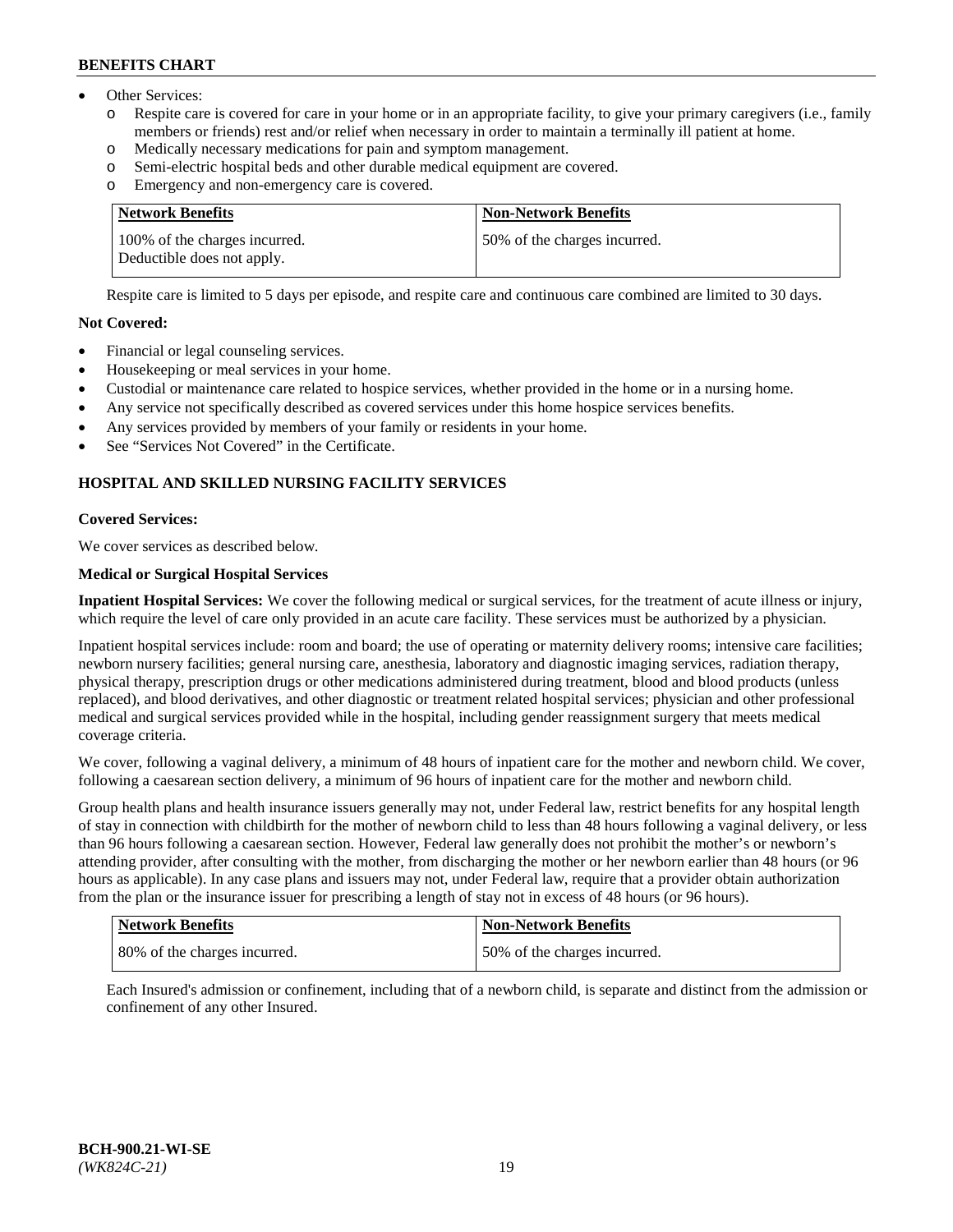**Outpatient Hospital, Ambulatory Care or Surgical Facility Services:** We cover the following medical and surgical services, for diagnosis or treatment of illness or injury on an outpatient basis. These services must be authorized by a physician.

Outpatient services include: use of operating rooms, maternity delivery rooms or other outpatient departments, rooms or facilities; and the following outpatient services: general nursing care, anesthesia, laboratory and diagnostic imaging services, radiation therapy, physical therapy, drugs administered during treatment, blood and blood products (unless replaced), and blood derivatives, and other diagnostic or treatment related outpatient services; physician and other professional medical and surgical services provided while an outpatient, including colonoscopies (starting at age 50, or under age 50 for people at high risk of colorectal cancer), and gender reassignment surgery that meets medical coverage criteria.

For Network Benefits, non-emergent, scheduled outpatient Magnetic Resonance Imaging (MRI) and Computed Tomography (CT) must be provided at a designated facility. Your physician or facility will obtain or verify prior authorization for these services, as needed.

To see the benefit level for diagnostic imaging services, laboratory services and physical therapy, see benefits under Diagnostic Imaging Services, Laboratory Services and Physical Therapy in this Benefits Chart.

| <b>Network Benefits</b>      | <b>Non-Network Benefits</b>  |
|------------------------------|------------------------------|
| 80% of the charges incurred. | 50% of the charges incurred. |

## **Skilled Nursing Facility Care:**

We cover room and board, daily skilled nursing and related ancillary services for post-acute treatment and rehabilitative care of illness or injury that meets medical coverage criteria. Rehabilitation services are limited to services where significant measurable progress is expected to occur within a reasonable period of time.

| Network Benefits                             | <b>Non-Network Benefits</b>                  |
|----------------------------------------------|----------------------------------------------|
| 80% of the charges incurred.                 | 50% of the charges incurred.                 |
| Limited to a 30 day maximum per confinement. | Limited to a 30 day maximum per confinement. |

Each day of services provided under the Network Benefits and Non-Network Benefits, combined, applies toward the maximum shown above.

#### **Not Covered:**

- Services for items for personal convenience, such as television rental, are not covered.
- See "Services Not Covered" in the Certificate.

## **INFERTILITY SERVICES**

#### **Covered Services:**

We cover the diagnosis of infertility. These services include diagnostic procedures and tests provided in connection with an infertility evaluation, office visits and consultations to diagnose infertility.

| <b>Network Benefits</b>                                    | Non-Network Benefits         |
|------------------------------------------------------------|------------------------------|
| 80% of the charges incurred.<br>Deductible does not apply. | 50% of the charges incurred. |

Coverage is limited to office visits and consultations to diagnose infertility. Treatment is not covered.

#### **Not Covered:**

- Treatment of infertility, including, but not limited to, office visits, laboratory, diagnostic imaging services, and drugs for the treatment of infertility; assisted reproduction, including, but not limited to, gamete intrafallopian tube transfer (GIFT), zygote intrafallopian tube transfer (ZIFT) intracytoplasmic sperm injection (ICSI), and/or in-vitro fertilization (IVF), and all charges associated with such procedures; reversal of sterilization; artificial insemination; and sperm, ova or embryo acquisition, retrieval or storage; however, we cover office visits and consultations to diagnose infertility.
- Services related to the establishment of surrogate pregnancy and fees for a surrogate.
- See "Services Not Covered" in the Certificate.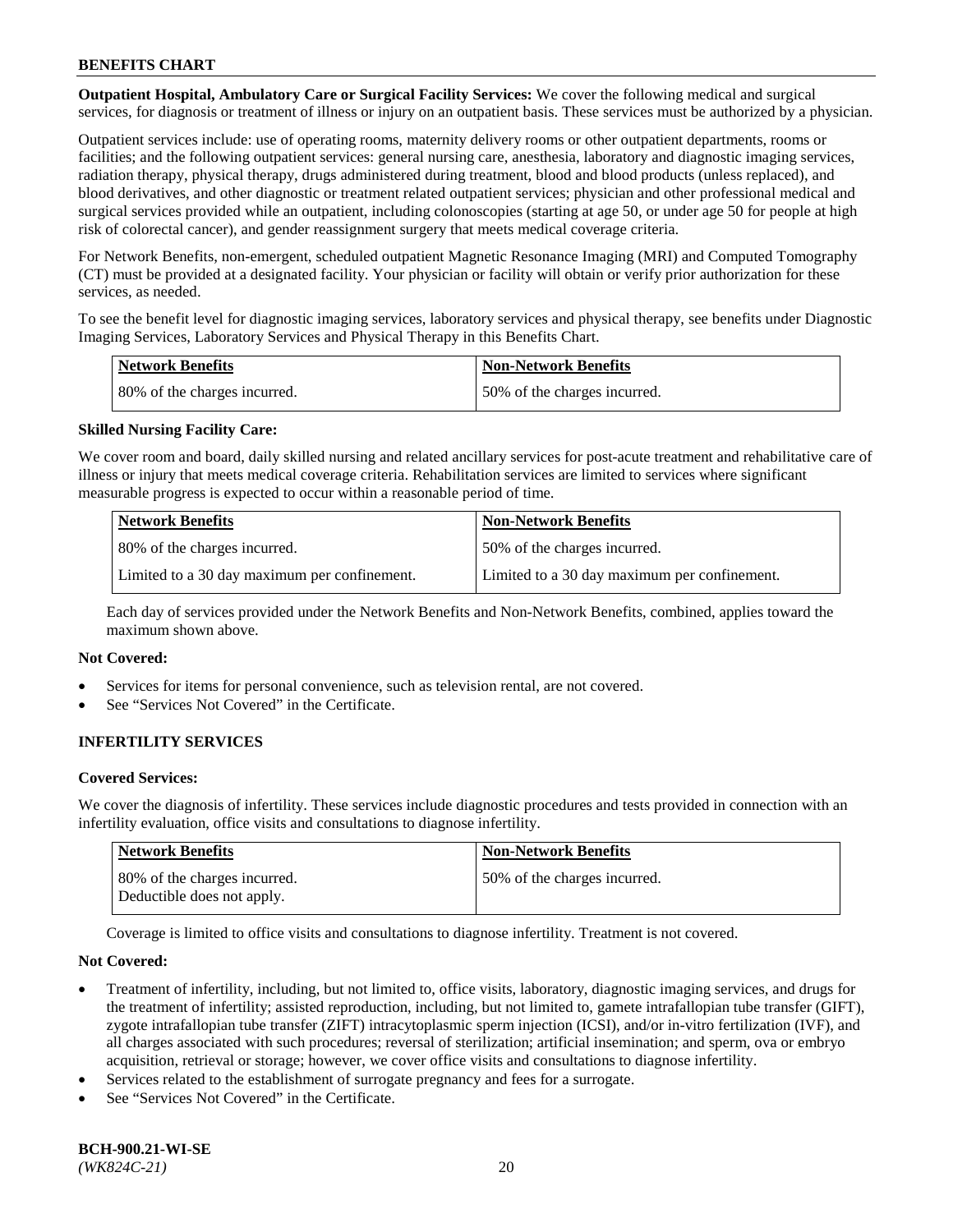# **LABORATORY SERVICES**

## **Covered Services:**

We cover laboratory tests when ordered by a provider and provided in a clinic or outpatient hospital facility. This includes blood tests to detect lead exposure in children between the ages of 6 months and 72 months.

To see the benefit level for inpatient hospital or skilled nursing facility services, see benefits under "Inpatient Hospital and Skilled Nursing Facility Services" in this Benefits Chart.

**Prostate-specific antigen (PSA) test coverage.** We cover prostate cancer screening for men 40 years of age or over who are symptomatic or in a high-risk category and for all men 50 years of age or older. Coverage includes a prostate-specific antigen blood test and a digital rectal examination.

| Network Benefits                                            | <b>Non-Network Benefits</b>  |
|-------------------------------------------------------------|------------------------------|
| 100% of the charges incurred.<br>Deductible does not apply. | 50% of the charges incurred. |

## **All other laboratory services**

### **Services for Illness or Injury**

| <b>Network Benefits</b>                                     | <b>Non-Network Benefits</b>  |
|-------------------------------------------------------------|------------------------------|
| 100% of the charges incurred.<br>Deductible does not apply. | 50% of the charges incurred. |

### **Preventive Services**

Laboratory services associated with preventive services are covered at the benefit level shown in the "Preventive Services" section of this Benefits Chart.

### **Not Covered:**

See "Services Not Covered" in the Certificate.

## **MASTECTOMY RECONSTRUCTION BENEFIT**

#### **Covered Services:**

We cover reconstruction of the breast on which the mastectomy has been performed; surgery and reconstruction of the other breast to produce symmetrical appearance, and prostheses and physical complications of all stages of mastectomy, including lymphedemas.

| <b>Network Benefits</b>                               | <b>Non-Network Benefits</b>                           |
|-------------------------------------------------------|-------------------------------------------------------|
| Coverage level is same as corresponding Network       | Coverage level is same as corresponding Non-Network   |
| Benefits, depending on type of service provided, such | Benefits, depending on type of service provided, such |
| as Office Visits for Illness or Injury, Inpatient or  | as Office Visits for Illness or Injury, Inpatient or  |
| <b>Outpatient Hospital Services.</b>                  | <b>Outpatient Hospital Services.</b>                  |

## **Not Covered:**

See "Services Not Covered" in the Certificate.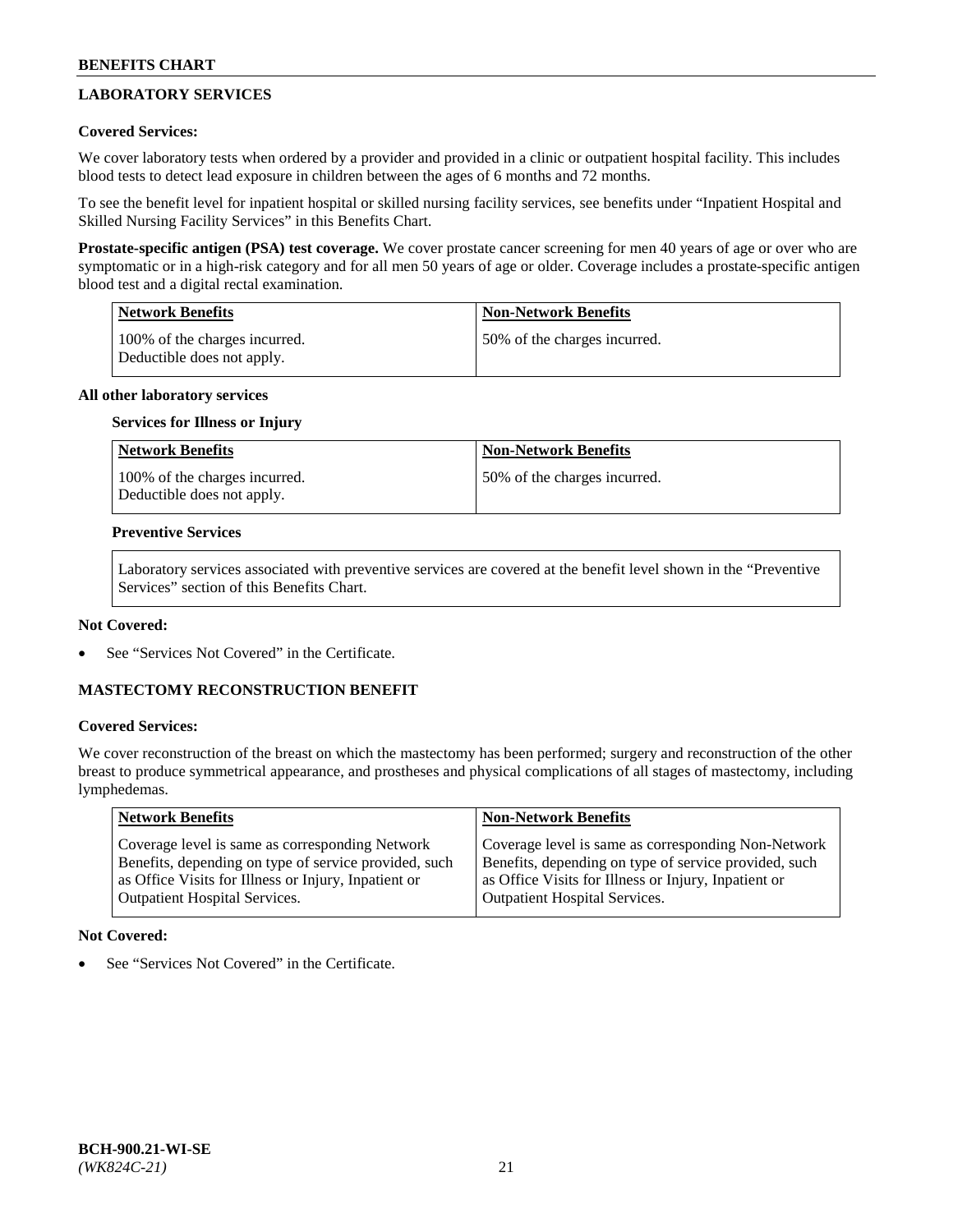# **MEDICATION THERAPY DISEASE MANAGEMENT PROGRAM**

### **Covered Services:**

If you meet our criteria for coverage, you may qualify for our Medication Therapy Disease Management Program.

The program covers consultations with a designated Network pharmacist.

Covered services are based on established medical policies, which are subject to periodic review and modification by the medical directors. These medical policies (medical coverage criteria) are available by calling Member Services, or logging on to your "*my*HealthPartners" account at [healthpartners.com.](http://www.healthpartners.com/)

| Network Benefits                                            | <b>Non-Network Benefits</b> |
|-------------------------------------------------------------|-----------------------------|
| 100% of the charges incurred.<br>Deductible does not apply. | No coverage.                |

### **Not Covered:**

See "Services Not Covered" in the Certificate.

## **OFFICE VISITS FOR ILLNESS OR INJURY**

### **Covered Services:**

We cover the following when medically necessary: professional medical and surgical services and related supplies, including biofeedback, of physicians and other health care providers; blood and blood products (unless replaced) and blood derivatives.

We cover diagnosis and treatment of illness or injury to the eyes. Where contact or eye glass lenses are prescribed as medically necessary for the post-operative treatment of cataracts or for the treatment of aphakia, or keratoconus, we cover the initial evaluation, lenses and fitting. Insureds must pay for lens replacement beyond the initial pair.

#### **Office Visits**

| <b>Network Benefits</b>                                                                                  | <b>Non-Network Benefits</b>  |
|----------------------------------------------------------------------------------------------------------|------------------------------|
| 100% of the charges incurred, subject to a<br>copayment of \$25 per visit.<br>Deductible does not apply. | 50% of the charges incurred. |

### **Convenience Clinics**

| <b>Network Benefits</b>                                                                                  | <b>Non-Network Benefits</b>  |
|----------------------------------------------------------------------------------------------------------|------------------------------|
| 100% of the charges incurred, subject to a<br>copayment of \$10 per visit.<br>Deductible does not apply. | 50% of the charges incurred. |

#### **Scheduled Telephone Visits**

| Network Benefits                                                                                         | <b>Non-Network Benefits</b>  |
|----------------------------------------------------------------------------------------------------------|------------------------------|
| 100% of the charges incurred, subject to a<br>copayment of \$10 per visit.<br>Deductible does not apply. | 50% of the charges incurred. |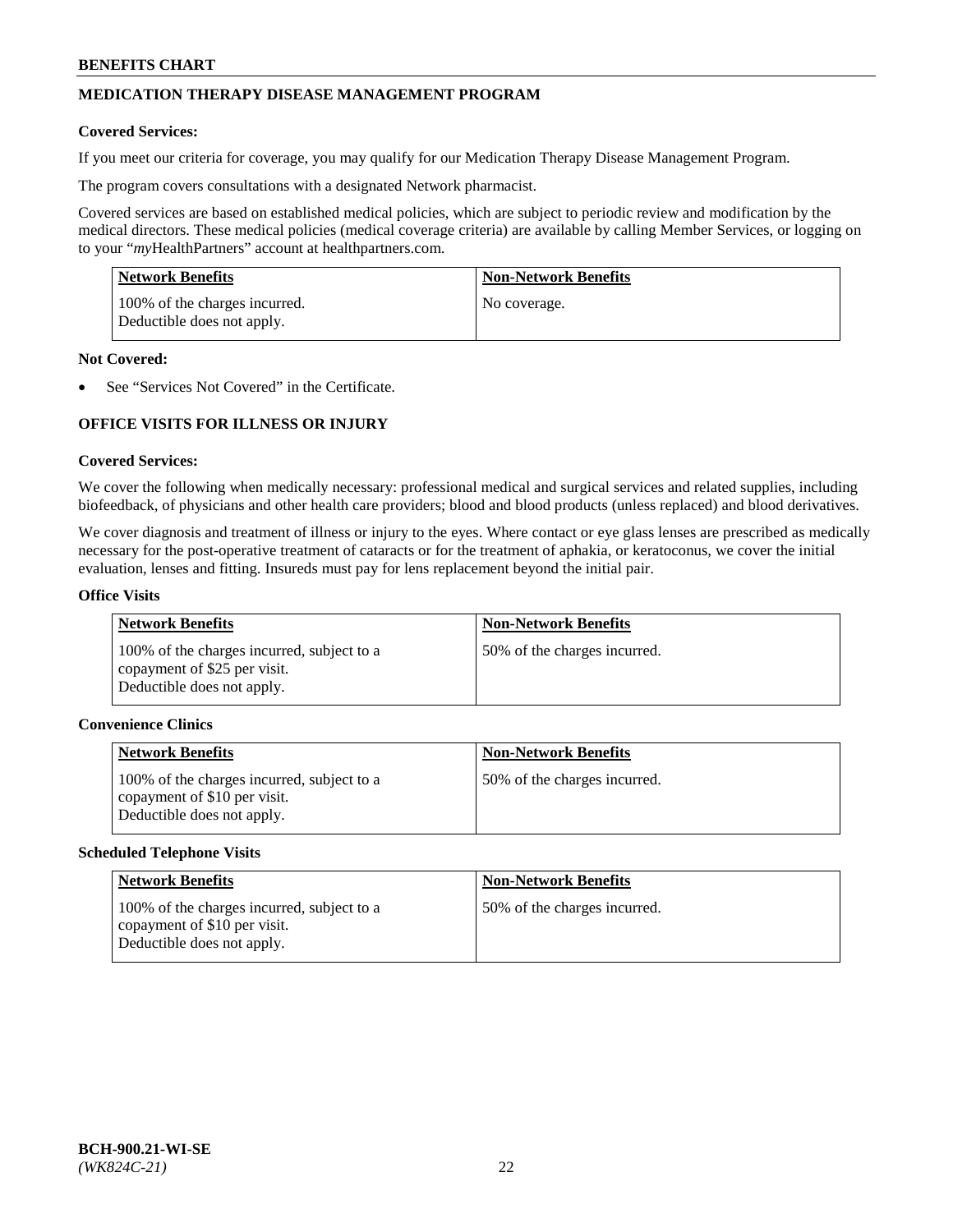## **E-Visits**

## **Access to Online Care through virtuwell a[t virtuwell.com](https://www.virtuwell.com/)**

| Network Benefits                                            | <b>Non-Network Benefits</b> |
|-------------------------------------------------------------|-----------------------------|
| 100% of the charges incurred.<br>Deductible does not apply. | Not applicable.             |

# **All Other E-Visits**

| <b>Network Benefits</b>                                                                                  | <b>Non-Network Benefits</b>  |
|----------------------------------------------------------------------------------------------------------|------------------------------|
| 100% of the charges incurred, subject to a<br>copayment of \$10 per visit.<br>Deductible does not apply. | 50% of the charges incurred. |

## **Injections Administered in a Physician's Office, other than immunizations**

## **Allergy Injections**

| Network Benefits                                                                                                  | <b>Non-Network Benefits</b>  |
|-------------------------------------------------------------------------------------------------------------------|------------------------------|
| 100% of the charges incurred, subject to a<br>copayment of \$2 per date of service.<br>Deductible does not apply. | 50% of the charges incurred. |

### **All Other Injections**

| <b>Network Benefits</b>                                                                                           | <b>Non-Network Benefits</b>  |
|-------------------------------------------------------------------------------------------------------------------|------------------------------|
| 100% of the charges incurred, subject to a<br>copayment of \$2 per date of service.<br>Deductible does not apply. | 50% of the charges incurred. |

### **Not Covered:**

- Court ordered treatment, except as described in this Benefits Chart. Any resulting court ordered treatment for mental health services will be subject to the Certificate's requirement for medical necessity.
- See "Services Not Covered" in the Certificate.

# **PEDIATRIC EYEWEAR**

## **Covered Services:**

We cover pediatric eyewear for children under age 19, subject to our medical coverage criteria. Coverage under this provision will continue until the end of the month in which the child turns age 19. These medical policies (medical coverage criteria) are available by calling Member Services, or logging on to your "*my*HealthPartners" account a[t healthpartners.com.](https://www.healthpartners.com/hp/index.html)

| Network Benefits             | <b>Non-Network Benefits</b> |
|------------------------------|-----------------------------|
| 80% of the charges incurred. | No coverage.                |

Limited to one pair of eyeglasses (lenses and frames), or one pair of contact lenses per calendar year.

## **Not Covered:**

See "Services Not Covered" in the Certificate.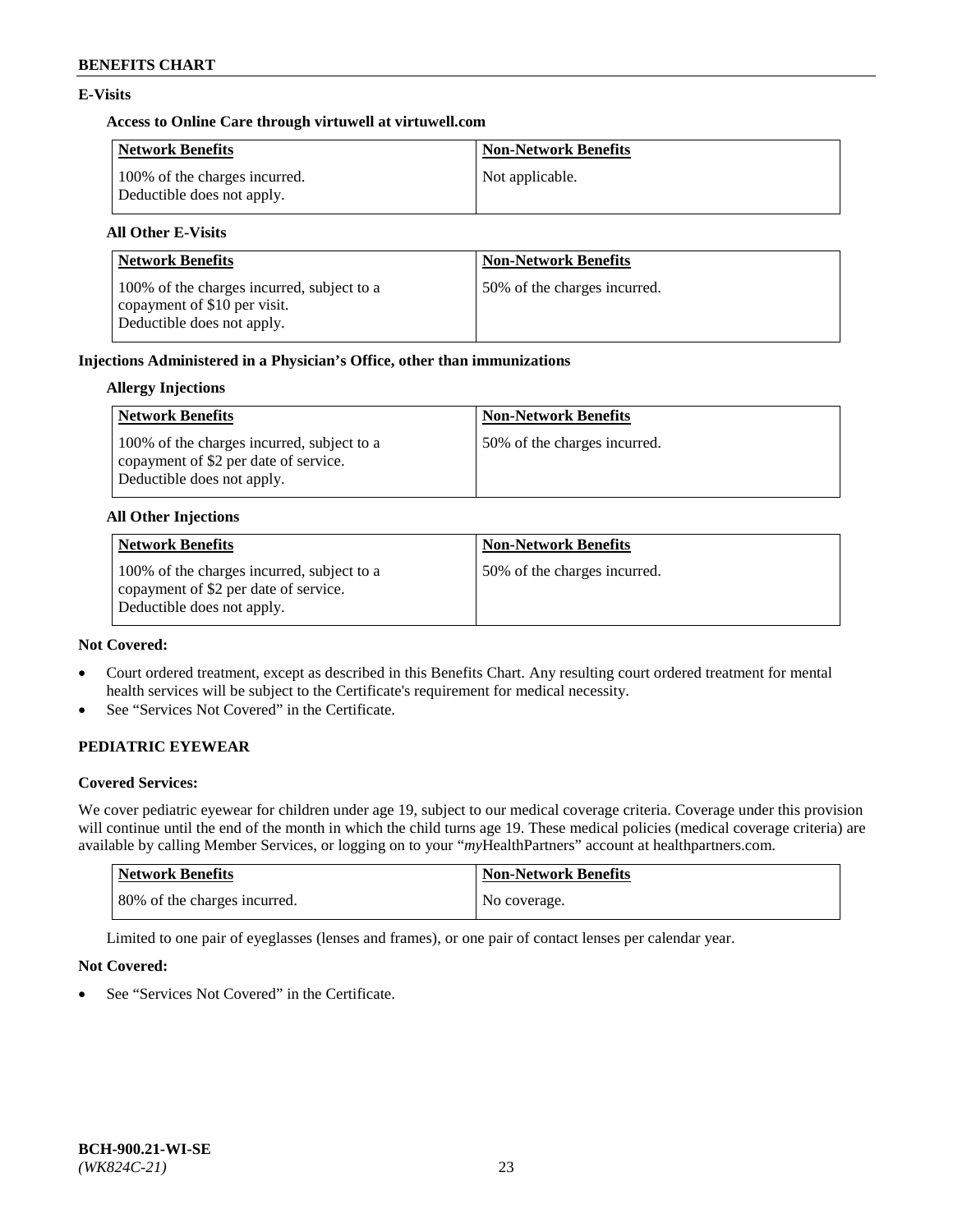## **PHYSICAL THERAPY, OCCUPATIONAL THERAPY, SPEECH THERAPY AND OTHER SPECIFIED THERAPIES**

## **Covered Services:**

We cover the following physical therapy, occupational therapy and speech therapy services:

- Medically necessary rehabilitative care to correct the effects of illness or injury.
- Habilitative care rendered for congenital, developmental or medical conditions which have significantly limited the successful initiation of normal speech and normal motor development.

Massage therapy which is performed in conjunction with other treatment/modalities by a physical or occupational therapist is part of a prescribed treatment plan and is not billed separately is covered.

We cover services provided in a clinic. To see the benefit level for inpatient hospital or skilled nursing facility services, see benefits under "Inpatient Hospital and Skilled Nursing Facility Services".

#### **Rehabilitative Care**

| <b>Network Benefits</b>                                                                                                                                                                                   | <b>Non-Network Benefits</b>                                                                                                   |
|-----------------------------------------------------------------------------------------------------------------------------------------------------------------------------------------------------------|-------------------------------------------------------------------------------------------------------------------------------|
| 100% of the charges incurred, subject to a<br>copayment of \$25 per visit.<br>Deductible does not apply.<br>Physical, Occupational and Speech Therapy are<br>limited to 20 visits each per calendar year. | 50% of the charges incurred.<br>Physical, Occupational and Speech Therapy are<br>limited to 20 visits each per calendar year. |

In addition to the services provided above, we cover a minimum of:

- 20 visits per calendar year for pulmonary rehabilitation therapy.
- 36 visits per calendar year for cardiac rehabilitation therapy.
- 30 visits per calendar year for post-cochlear implant aural therapy.
- 20 visits per calendar year for cognitive rehabilitation therapy.

The maximum number of visits is combined for Network Benefits and Non-Network Benefits.

## **Habilitative Services**

| <b>Network Benefits</b>                                                                                                                                                                                   | <b>Non-Network Benefits</b>                                                                                                   |
|-----------------------------------------------------------------------------------------------------------------------------------------------------------------------------------------------------------|-------------------------------------------------------------------------------------------------------------------------------|
| 100% of the charges incurred, subject to a<br>copayment of \$25 per visit.<br>Deductible does not apply.<br>Physical, Occupational and Speech Therapy are<br>limited to 20 visits each per calendar year. | 50% of the charges incurred.<br>Physical, Occupational and Speech Therapy are<br>limited to 20 visits each per calendar year. |

The maximum number of visits is combined for Network Benefits and Non-Network Benefits.

## **Not Covered:**

- Massage therapy for the purpose of comfort or convenience of the Insured.
- See "Services Not Covered" in the Certificate.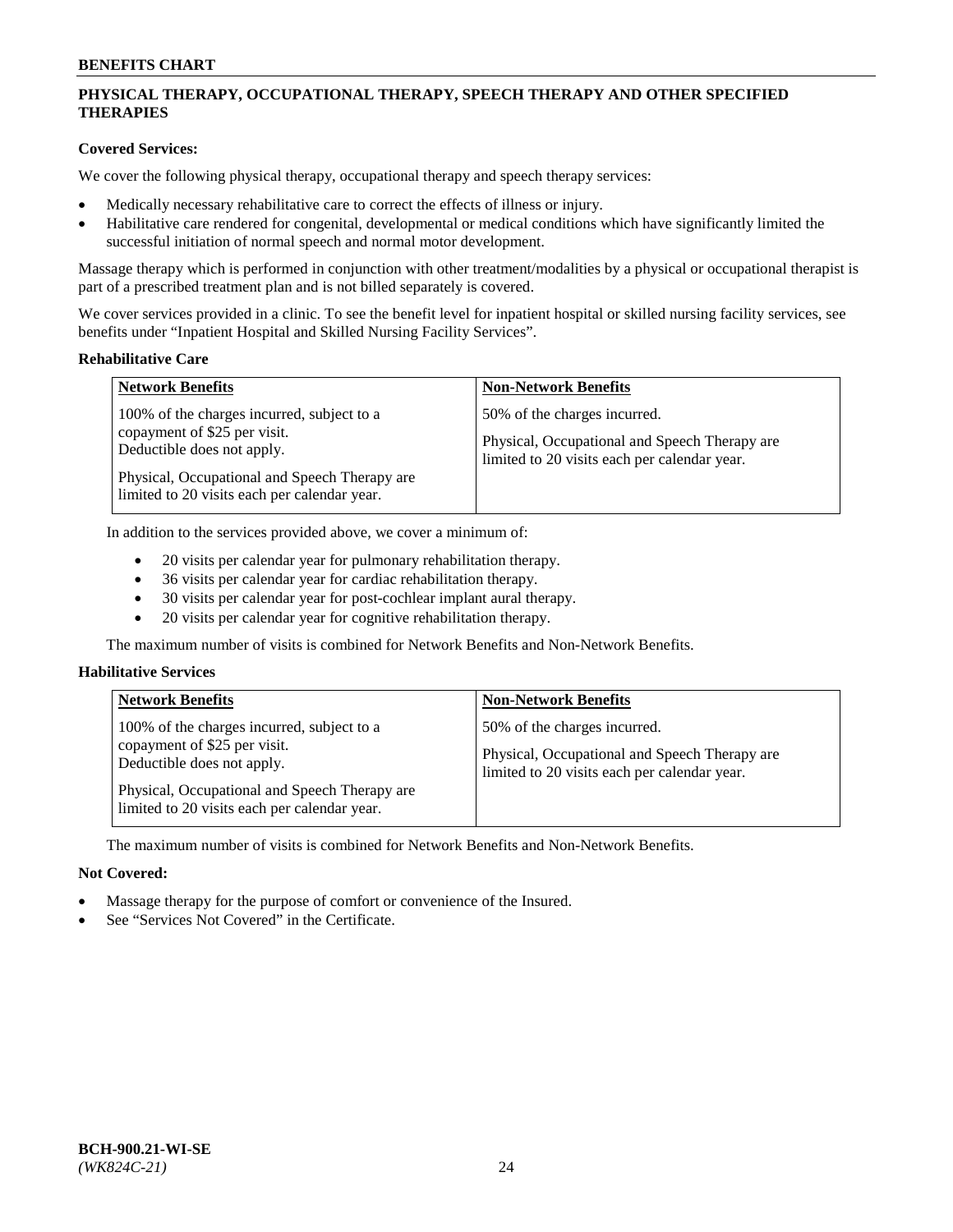## **PRESCRIPTION DRUG SERVICES**

### **Covered Services:**

We cover prescription drugs and medications that can be self-administered or are administered in a physician's office.

We will refill a prescription for eye drops covered under this Benefits Chart if the Insured requests a refill and the original prescription specified that additional quantities would be needed, providing the refill request does not exceed the quantities needed, and the following conditions are met:

- If the Insured requests a 30-day refill supply, the request must be made between 22 and 30 days of the later of (a) the original date that the prescription was distributed to the insured or (b) the date that the most recent refill was distributed to the Insured; or
- If the Insured requests a 90-day refill supply, the request must be made between 67 and 90 days of the later of (a) the original date that the prescription was distributed to the insured or (b) the date that the most recent refill was distributed to the Insured.

### **For Network Benefits, drugs and medications must be obtained at a Network pharmacy.**

#### **Outpatient Drugs (except as specified below)**

| <b>Network Benefits</b>                                                                                                                                                                                           | <b>Non-Network Benefits</b>  |
|-------------------------------------------------------------------------------------------------------------------------------------------------------------------------------------------------------------------|------------------------------|
| 100% of the charges incurred, subject to a copayment of<br>\$5 for generic low cost formulary drugs and 100% of<br>the charges incurred, subject to a copayment of \$25 for<br>generic high cost formulary drugs. | 50% of the charges incurred. |
| Brand name formulary drugs are covered at 100% of the<br>charges incurred, subject to a copayment of \$60.                                                                                                        |                              |
| In no event will your cost for a formulary insulin drug<br>exceed \$25.                                                                                                                                           |                              |
| Non-formulary drugs are covered at 100% of the<br>charges incurred, subject to a copayment of \$150.                                                                                                              |                              |
| Deductible does not apply.                                                                                                                                                                                        |                              |

**Oral chemotherapy drugs** are included on the Specialty Drug List. However, you pay the applicable outpatient drug copayment. As required by Wisconsin law, your maximum copayment will not be more than \$100 per prescription for a 31-day supply.

## **Mail Order Drugs**

| <b>Network Benefits</b>                                                                                                                                                                                                    | <b>Non-Network Benefits</b>           |
|----------------------------------------------------------------------------------------------------------------------------------------------------------------------------------------------------------------------------|---------------------------------------|
| For your convenience, you may also get up to a 93-day<br>supply of outpatient prescription drugs that can be self-<br>administered through the designated mail order service.                                              | See Network Mail Order Drugs Benefit. |
| New prescriptions to treat certain chronic conditions<br>and trial drugs will be limited to quantity limits<br>described at the end of this section. You will have to<br>pay one copayment for your initial 31-day supply. |                                       |
| Specialty Drugs are not available through the mail order<br>service.                                                                                                                                                       |                                       |

## **Tobacco Cessation Drugs are covered for all FDA approved tobacco cessation drugs**

| <b>Network Benefits</b>                                     | <b>Non-Network Benefits</b>  |
|-------------------------------------------------------------|------------------------------|
| 100% of the charges incurred.<br>Deductible does not apply. | 50% of the charges incurred. |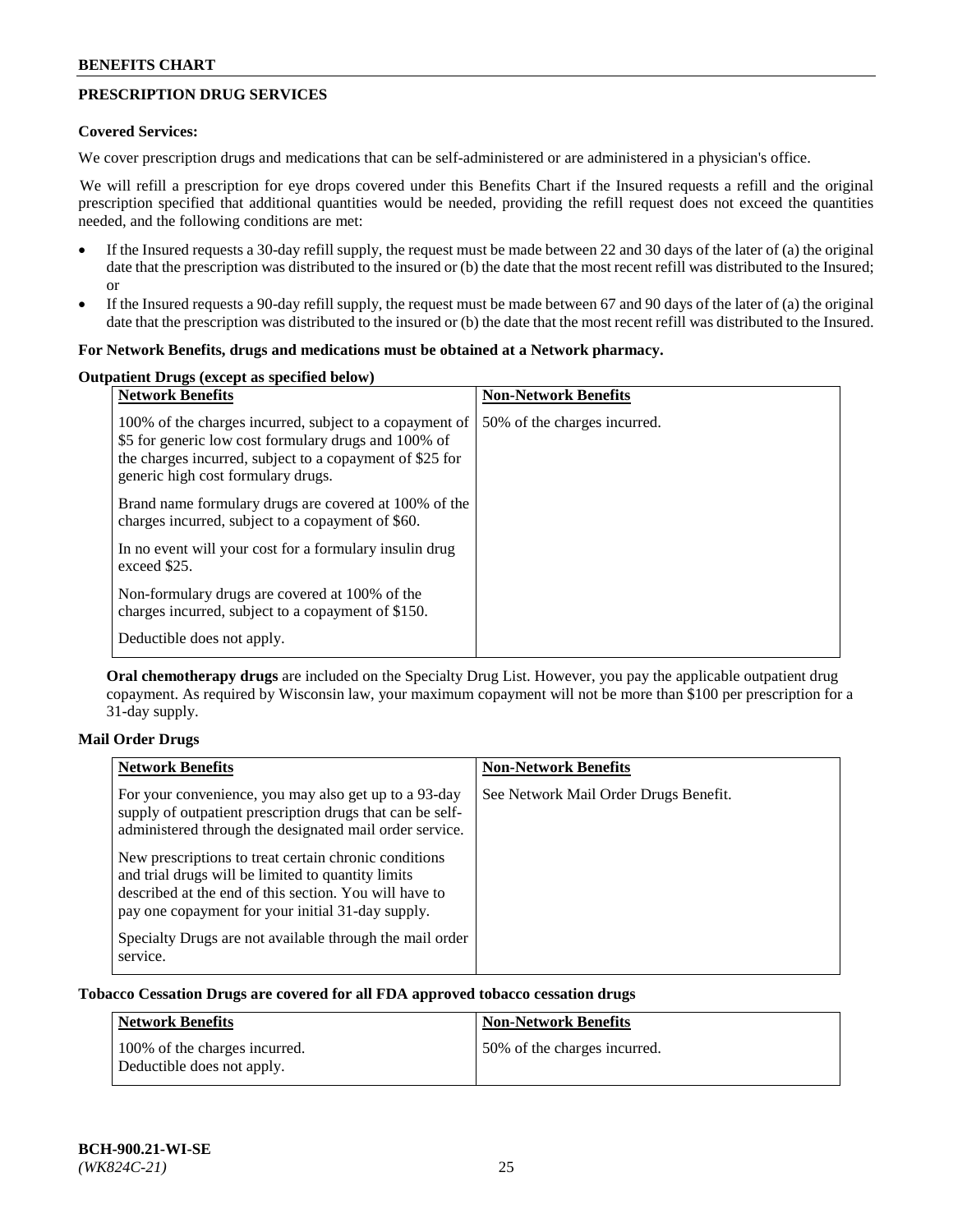## **Contraceptive Drugs**

| <b>Network Benefits</b>                                                                                                                                         | <b>Non-Network Benefits</b>  |
|-----------------------------------------------------------------------------------------------------------------------------------------------------------------|------------------------------|
| 100% of the charges incurred for formulary drugs.<br>Deductible does not apply.                                                                                 | 50% of the charges incurred. |
| If a physician requests that a non-formulary<br>contraceptive drug be dispensed as written, the drug<br>will be covered at 100%, not subject to the deductible. |                              |

## **Specialty Drugs which are Self-Administered**

| <b>Network Benefits</b>                                                                                              | <b>Non-Network Benefits</b> |
|----------------------------------------------------------------------------------------------------------------------|-----------------------------|
| 80% of the charges incurred.<br>Deductible does not apply.                                                           | No coverage.                |
| Specialty Drugs are limited to drugs on the Specialty<br>Drug List and must be obtained from a designated<br>vendor. |                             |

**Oral chemotherapy drugs** are included on the Specialty Drug List. However, you pay the applicable outpatient drug copayment. As required by Wisconsin law, your maximum copayment will not be more than \$100 per prescription for a 31-day supply.

## **Limitations:**

- Certain drugs may require prior authorization as indicated on the formulary. HealthPartners may require prior authorization for the drug and also the site where the drug will be provided. Certain drugs are subject to our utilization review process and quantity limits.
- Certain non-formulary drugs require prior authorization. In addition, certain drugs may be subject to any quantity limits applied as part of our trial program.
- If an Insured requests a brand name drug when there is a generic equivalent, the brand name drug will be covered up to the charge that would apply to the generic drug, minus any required copayment. If a physician requests that a brand name drug be dispensed as written, the drug will be paid at the non-formulary benefit.
- We may require insureds to try over-the-counter (OTC) drug alternatives before approving more costly formulary prescription drugs.
- Unless otherwise specified in the Prescription Drug Services" section, you may receive up to a 31-day supply per prescription.
- A 93-day supply will be covered and dispensed only at pharmacies that participate in our extended day supply program.
- New prescriptions to treat certain chronic conditions are limited to a 31-day supply.
- No more than a 31-day supply of specialty drugs will be covered and dispensed at a time unless it's a manufacturer supplied drug that cannot be split that supplies the member with more than a 31-day supply.
- If a copayment is required, you must pay one copayment for each 31-day supply, or portion thereof. **Not Covered:**
- Replacement of prescription drugs, medications, equipment and supplies due to loss, damage or theft.
- Nonprescription (over-the-counter) drugs or medications, including, but not limited to, vitamins, supplements, homeopathic remedies, and non-FDA approved drugs, unless listed on the formulary and prescribed by a physician or legally authorized health care provider under applicable state and federal law. This exclusion does not include over-thecounter contraceptives for women as allowed under the Affordable Care Act when the Insured obtains a prescription for the item. In addition, if the Insured obtains a prescription, this exclusion does not include aspirin to prevent cardiovascular disease for men and women of certain ages; folic acid supplements for women who may become pregnant; fluoride chemoprevention supplements for children without fluoride in their water source; and iron supplements for children age 6-12 who are at risk for anemia.
- All drugs for the treatment of sexual dysfunction.
- All drugs for the treatment of growth deficiency.
- All drugs for the treatment of infertility.
- Medical cannabis.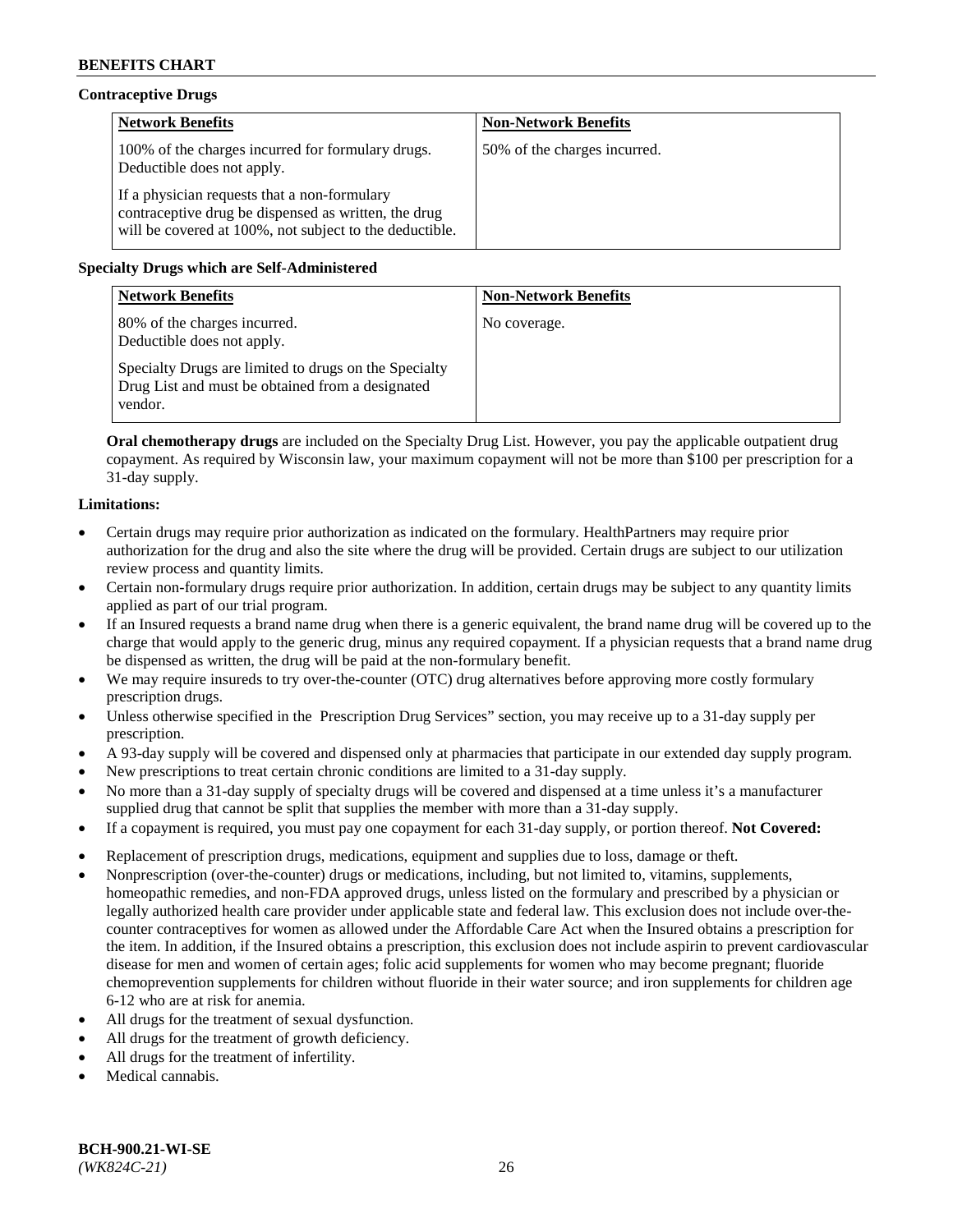- Drugs on the Excluded Drug List. The Excluded Drug List includes select drugs within a therapy class that are not eligible for coverage. This includes drugs that may be excluded for certain indications. The Excluded Drug List is available at [healthpartners.com.](http://www.healthpartners.com/)
- Drugs that are newly approved by the FDA until they are reviewed and approved by HealthPartners Pharmacy and Therapeutics Committee.
- Medical devices approved by the FDA will not be covered under the Prescription Drug Services section unless they are on our formulary. Covered medical devices are generally submitted and reimbursed under your medical benefits.
- See "Services Not Covered" in the Certificate.

## **PREVENTIVE SERVICES**

#### **Applicable Definitions:**

**Routine Preventive Services** are routine health care services that include screenings, check-ups and counseling to prevent illness, disease or other health problems before symptoms occur.

**Diagnostic Services** are services to help a provider understand your symptoms, diagnose illness and decide what treatment may be needed. They may be the same services that are listed as preventive services, but they are being used as diagnostic services. Your provider will determine if these services are preventive or diagnostic. These services are not preventive if received as part of a visit to diagnose, manage or maintain an acute or chronic medical condition, illness or injury. When that occurs, unless otherwise indicated below, standard deductibles, copayments or coinsurance apply.

#### **Covered Services:**

We cover preventive services that meet any of the requirements under the Affordable Care Act (ACA) shown in the bulleted items below. These preventive services are covered at 100% under the Network Benefits with no deductible, copayments or coinsurance. (If a preventive service is not required by the ACA and it is covered at a lower benefit level, it will be specified below.) Preventive benefits mandated under the ACA are subject to periodic review and modification. Changes would be effective in accordance with the federal rules. Preventive services mandated by the ACA include:

- Evidence-based items or services that have in effect a rating of A or B in the current recommendations of the United States Preventive Services Task Force with respect to the individual;
- Immunizations for routine use in children, adolescents, and adults that have in effect a recommendation from the Advisory Committee on Immunization Practices of the Centers for Disease Control and Prevention with respect to the individual;
- With respect to infants, children, and adolescents, evidence-informed preventive care and screenings provided for in comprehensive guidelines supported by the Health Resources and Services Administration; and
- With respect to women, preventive care and screenings provided for in comprehensive guidelines supported by the Health Resources and Services Administration.

Covered services are based on established medical policies, which are subject to periodic review and modification by the medical or dental directors. These medical policies (medical coverage criteria) are available by calling Member Services, or logging on to your "*my*HealthPartners" account at [healthpartners.com.](https://www.healthpartners.com/hp/index.html)

#### **ACA and state mandated preventive services are covered as follows:**

**Routine Health Exams and Periodic Health Assessments.** A physician or health care provider will counsel you as to how often health assessments are needed based on age, sex and health status. This includes screening and counseling for tobacco cessation and all FDA approved tobacco cessation medications including over-the-counter drugs (as shown in the Prescription Drug Services section).

| Network Benefits                                            | <b>Non-Network Benefits</b>  |
|-------------------------------------------------------------|------------------------------|
| 100% of the charges incurred.<br>Deductible does not apply. | 50% of the charges incurred. |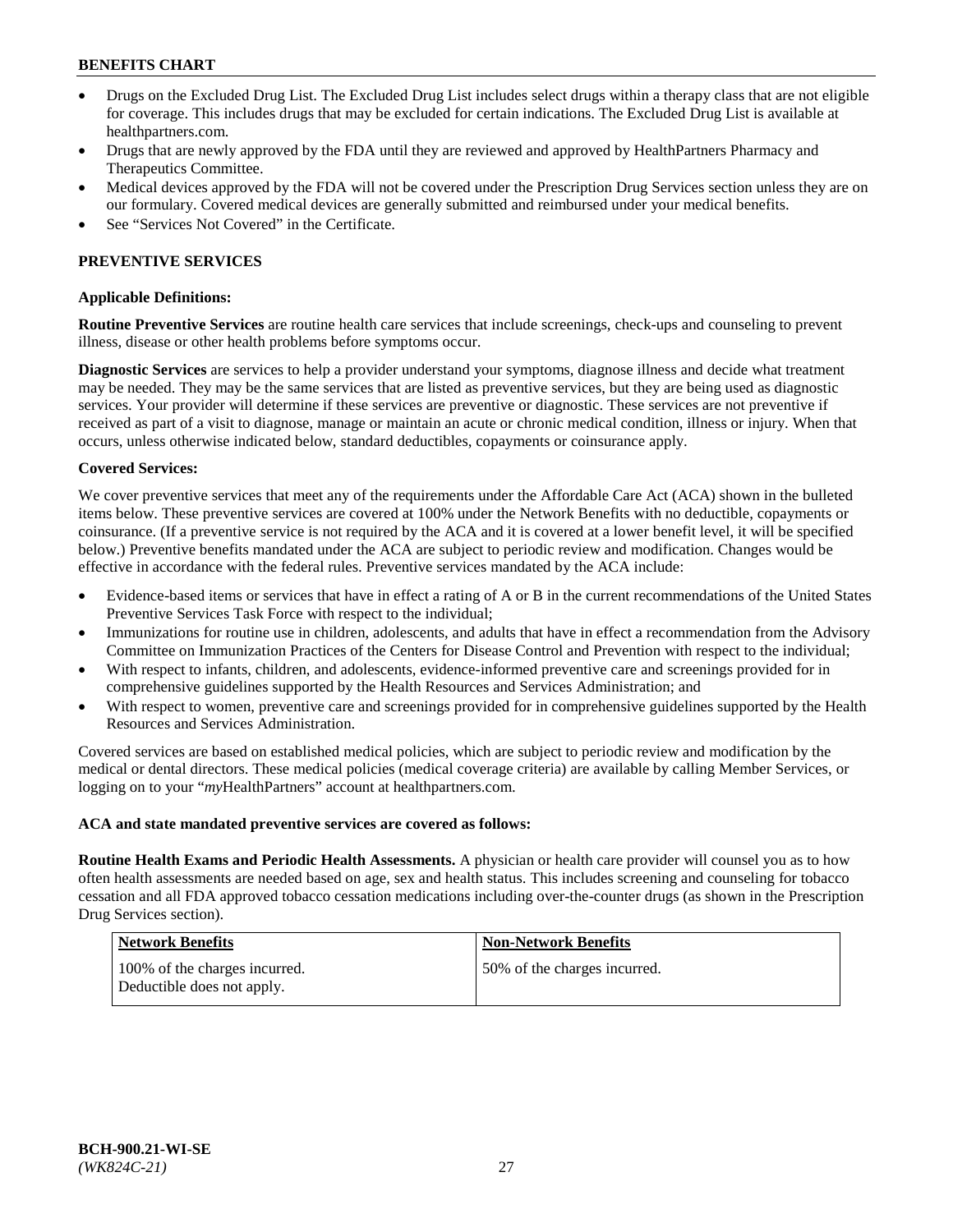**Child Health Supervision Services.** This includes pediatric preventive services such as newborn screenings, appropriate immunizations, developmental assessments and laboratory services appropriate to the age of the child from birth to 72 months and appropriate immunizations to age 18.

| <b>Network Benefits</b>                                     | <b>Non-Network Benefits</b>  |
|-------------------------------------------------------------|------------------------------|
| 100% of the charges incurred.<br>Deductible does not apply. | 50% of the charges incurred. |

### **Routine Prenatal Care and Exams**

| Network Benefits                                            | <b>Non-Network Benefits</b>  |
|-------------------------------------------------------------|------------------------------|
| 100% of the charges incurred.<br>Deductible does not apply. | 50% of the charges incurred. |

**Routine Postnatal Care.** This includes health exams, assessments, education and counseling relating to the period immediately after childbirth.

| <b>Network Benefits</b>                                     | <b>Non-Network Benefits</b>  |
|-------------------------------------------------------------|------------------------------|
| 100% of the charges incurred.<br>Deductible does not apply. | 50% of the charges incurred. |

**Routine Screening Procedures for Cancer.** This includes colorectal screening starting at age 50 and under age 50 for people at high risk of colorectal cancer. This also includes cancer screenings recommended by the USPSTF with an A or B rating. Women's preventive health services below describe additional routine screening procedures for cancer.

| <b>Network Benefits</b>                                     | <b>Non-Network Benefits</b>   |
|-------------------------------------------------------------|-------------------------------|
| 100% of the charges incurred.<br>Deductible does not apply. | 150% of the charges incurred. |

**Professional Voluntary Family Planning Services.** This includes services to prevent or delay a pregnancy, including counseling and education. Services must be provided by a licensed provider.

| <b>Network Benefits</b>                                     | <b>Non-Network Benefits</b>  |
|-------------------------------------------------------------|------------------------------|
| 100% of the charges incurred.<br>Deductible does not apply. | 50% of the charges incurred. |

### **Adult Immunizations**

| Network Benefits                                            | <b>Non-Network Benefits</b>   |
|-------------------------------------------------------------|-------------------------------|
| 100% of the charges incurred.<br>Deductible does not apply. | 150% of the charges incurred. |

**Women's Preventive Health Services.** This includes mammograms, screenings for cervical cancer (pap smears), breast pumps, human papillomavirus (HPV) testing, counseling for sexually transmitted infections, counseling and screening for human immunodeficiency virus (HIV), and all FDA approved contraceptive methods as prescribed by a doctor, sterilization procedures, education and counseling (see the Prescription Drug Services section for coverage of oral contraceptive drugs). We also provide genetic screening for BRCA if someone in your family has the gene or you have a diagnosis of cancer.

The U.S. Preventive Services Task Force (USPSTF) recommends screening mammography, with or without clinical breast examination (CBE), every 1-2 years for women aged 40 and older. For women age 50 and older, we cover an annual mammogram.

| <b>Network Benefits</b>                                     | <b>Non-Network Benefits</b>  |
|-------------------------------------------------------------|------------------------------|
| 100% of the charges incurred.<br>Deductible does not apply. | 50% of the charges incurred. |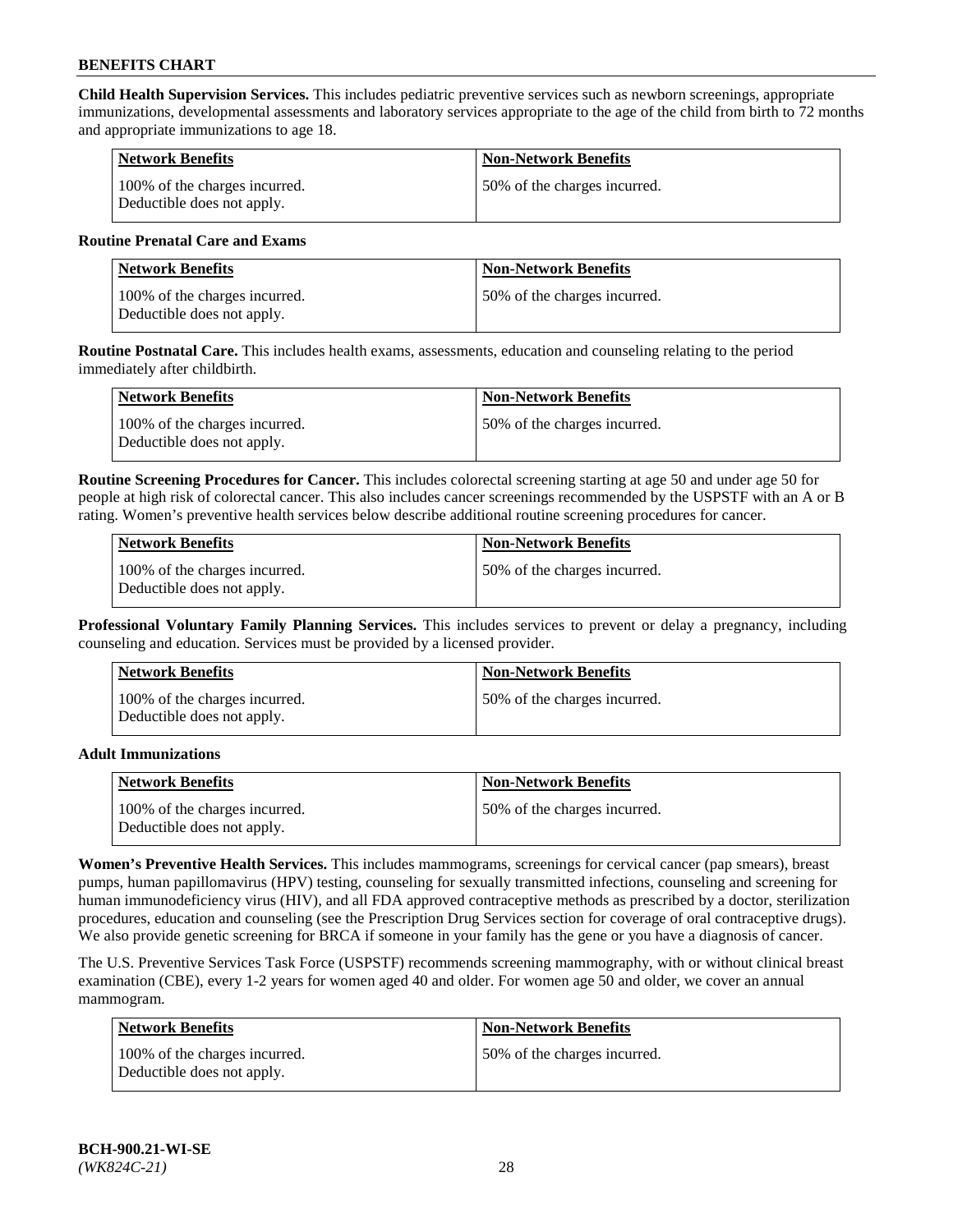**Obesity Screening and Management.** We cover obesity screening and counseling for all ages during a routine preventive care exam. If you are age 18 or older and have a body mass index of 30 or more, we also cover intensive obesity management to help you lose weight. Your primary care doctor can coordinate these services.

| <b>Network Benefits</b>                                     | <b>Non-Network Benefits</b>  |
|-------------------------------------------------------------|------------------------------|
| 100% of the charges incurred.<br>Deductible does not apply. | 50% of the charges incurred. |

**Preventive Medications.** We cover preventive medications currently recommended by USPSTF with an A or B rating if they are prescribed by your medical provider and they are listed on our formulary. Preventive medications are subject to periodic review and modification. Changes would be effective in accordance with the federal rules and reflected in our current medical coverage criteria for preventive care services.

| <b>Network Benefits</b>                                     | <b>Non-Network Benefits</b>  |
|-------------------------------------------------------------|------------------------------|
| 100% of the charges incurred.<br>Deductible does not apply. | 50% of the charges incurred. |

### **In addition to any ACA or state mandated preventive services referenced above, we cover the following eligible services:**

## **Routine Eye and Hearing Exams**

| <b>Network Benefits</b>                                     | <b>Non-Network Benefits</b>  |
|-------------------------------------------------------------|------------------------------|
| 100% of the charges incurred.<br>Deductible does not apply. | 50% of the charges incurred. |

**Ovarian Cancer Surveillance Test for Women who are at Risk.** "At risk for ovarian cancer" means (1) having a family history that includes any of the following: one or more first-degree or second-degree relatives with ovarian cancer, clusters of female relatives with breast cancer or nonpolyposis colorectal cancer; or (2) testing positive for BRCA1 or BRCA2 mutations. "Surveillance test for ovarian cancer" means annual screening using CA-125 serum tumor marker testing, transvaginal ultrasound, pelvic examination or other proven ovarian screening tests currently being evaluated by the federal Food and Drug Administration or by the National Cancer Institute.

| <b>Network Benefits</b>                               | <b>Non-Network Benefits</b>                           |
|-------------------------------------------------------|-------------------------------------------------------|
| Coverage level is same as corresponding Network       | Coverage level is same as corresponding Non-Network   |
| Benefits, depending on type of service provided, such | Benefits, depending on type of service provided, such |
| as Diagnostic Imaging Services, Laboratory Services   | as Diagnostic Imaging Services, Laboratory Services   |
| or Office Visits for Illness or Injury, or Preventive | or Office Visits for Illness or Injury, or Preventive |
| Services.                                             | Services.                                             |

## **Limitations:**

• Services are not preventive if received as part of a visit to diagnose, manage or maintain an acute or chronic medical condition, illness or injury. When that occurs, unless otherwise indicated above, standard deductibles, copayments or coinsurance apply.

## **Not Covered:**

See "Services Not Covered" in the Certificate.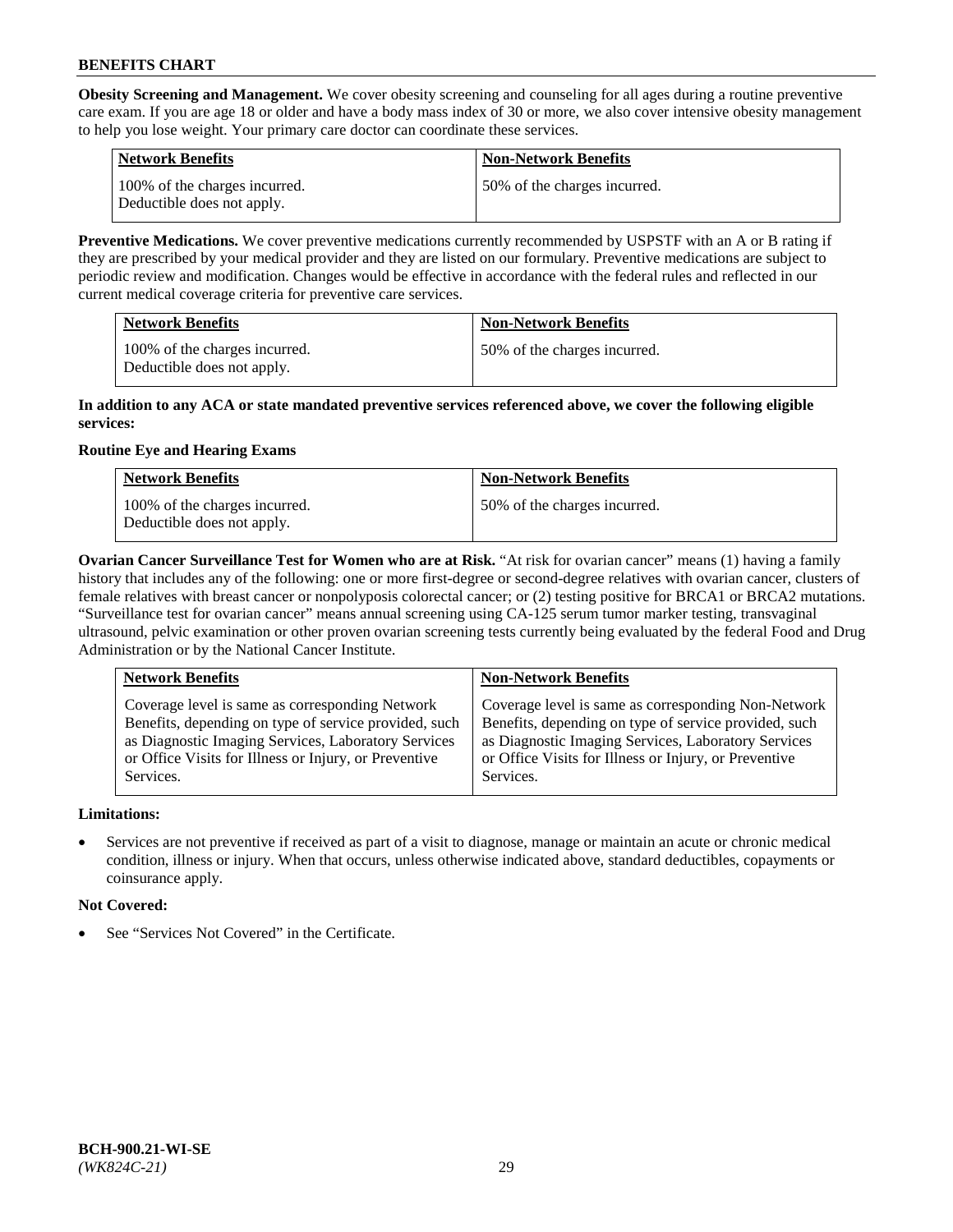## **TRANSPLANT SERVICES**

### **Applicable Definitions:**

**Autologous.** This is when the source of cells is from the individual's own marrow or stem cells.

**Allogeneic.** This is when the source of cells is from a related or unrelated donor's marrow or stem cells.

**Allogeneic Bone Marrow Transplant.** This is when the bone marrow is harvested from the related or unrelated donor and stored. The patient undergoes treatment which includes tumor ablation with high-dose chemotherapy and/or radiation. The bone marrow is reinfused (transplanted).

**Autologous Bone Marrow Transplant.** This is when the bone marrow is harvested from the individual and stored. The patient undergoes treatment which includes tumor ablation with high-dose chemotherapy and/or radiation. The bone marrow is reinfused (transplanted).

**Autologous/Allogeneic Stem Cell Support.** This is a treatment process that includes stem cell harvest from either bone marrow or peripheral blood, tumor ablation with high-dose chemotherapy and/or radiation, stem cell reinfusion, and related care. Autologous/allogeneic bone marrow transplantation and high dose chemotherapy with peripheral stem cell rescue/support are considered to be autologous/allogeneic stem cell support.

**Designated Transplant Center.** This is any health care provider, group or association of health care providers designated by us to provide services, supplies or drugs for specified transplants for our Insureds.

**Transplant Services.** This is transplantation (including retransplants) of the human organs or tissue listed below, including all related post-surgical treatment, follow-up care and drugs and multiple transplants for a related cause. Transplant services do not include other organ or tissue transplants or surgical implantation of mechanical devices functioning as a human organ, except surgical implantation of an FDA approved Ventricular Assist Device (VAD) or total artificial heart, functioning as a temporary bridge to heart transplantation.

Prior authorization is required prior to consultation to support coordination of care and benefits.

### **Covered Services:**

We cover eligible transplant services (as defined above) while you are covered under the Certificate. Transplants that will be considered for coverage are limited to the following:

- Kidney transplants for end-stage disease.
- Cornea transplants for end-stage disease.
- Heart transplants for end-stage disease.
- Lung transplants or heart/lung transplants for: (1) primary pulmonary hypertension; (2) Eisenmenger's syndrome; (3) endstage pulmonary fibrosis; (4) alpha 1 antitrypsin disease; (5) cystic fibrosis; and (6) emphysema.
- Liver transplants for: (1) biliary atresia in children; (2) primary biliary cirrhosis; (3) post-acute viral infection (including hepatitis A, hepatitis B antigen e negative and hepatitis C) causing acute atrophy or post-necrotic cirrhosis; (4) primary sclerosing cholangitis; (5) alcoholic cirrhosis; and (6) hepatocellular carcinoma.
- Allogeneic bone marrow transplants or peripheral stem cell support associated with high dose chemotherapy for: (1) acute myelogenous leukemia; (2) acute lymphocytic leukemia; (3) chronic myelogenous leukemia; (4) severe combined immunodeficiency disease; (5) Wiskott-Aldrich syndrome; (6) aplastic anemia; (7) sickle cell anemia; (8) non-relapsed or relapsed non-Hodgkin's lymphoma; (9) multiple myeloma; and (10) testicular cancer.
- Autologous bone marrow transplants or peripheral stem cell support associated with high-dose chemotherapy for: (1) acute leukemias; (2) non-Hodgkin's lymphoma; (3) Hodgkin's disease; (4) Burkitt's lymphoma; (5) neuroblastoma; (6) multiple myeloma; (7) chronic myelogenous leukemia; and (8) non-relapsed non-Hodgkin's lymphoma.
- Pancreas transplants for simultaneous pancreas-kidney transplants for diabetes, pancreas after kidney, living related segmental simultaneous pancreas kidney transplantation and pancreas transplant alone.

To receive Network Benefits, charges for transplant services must be incurred at a Designated Transplant Center.

The transplant-related treatment provided, including expenses incurred for directly related donor services, shall be subject to and in accordance with the provisions, limitations, maximums and other terms of the Certificate.

Medical and hospital expenses of the donor are covered only when the recipient is an Insured and the transplant and directly related donor expenses have been prior authorized for coverage. Treatment of medical complications that may occur to the donor are not covered. Donors are not considered Insureds, and are therefore not eligible for the rights afforded to Insureds under the Certificate.